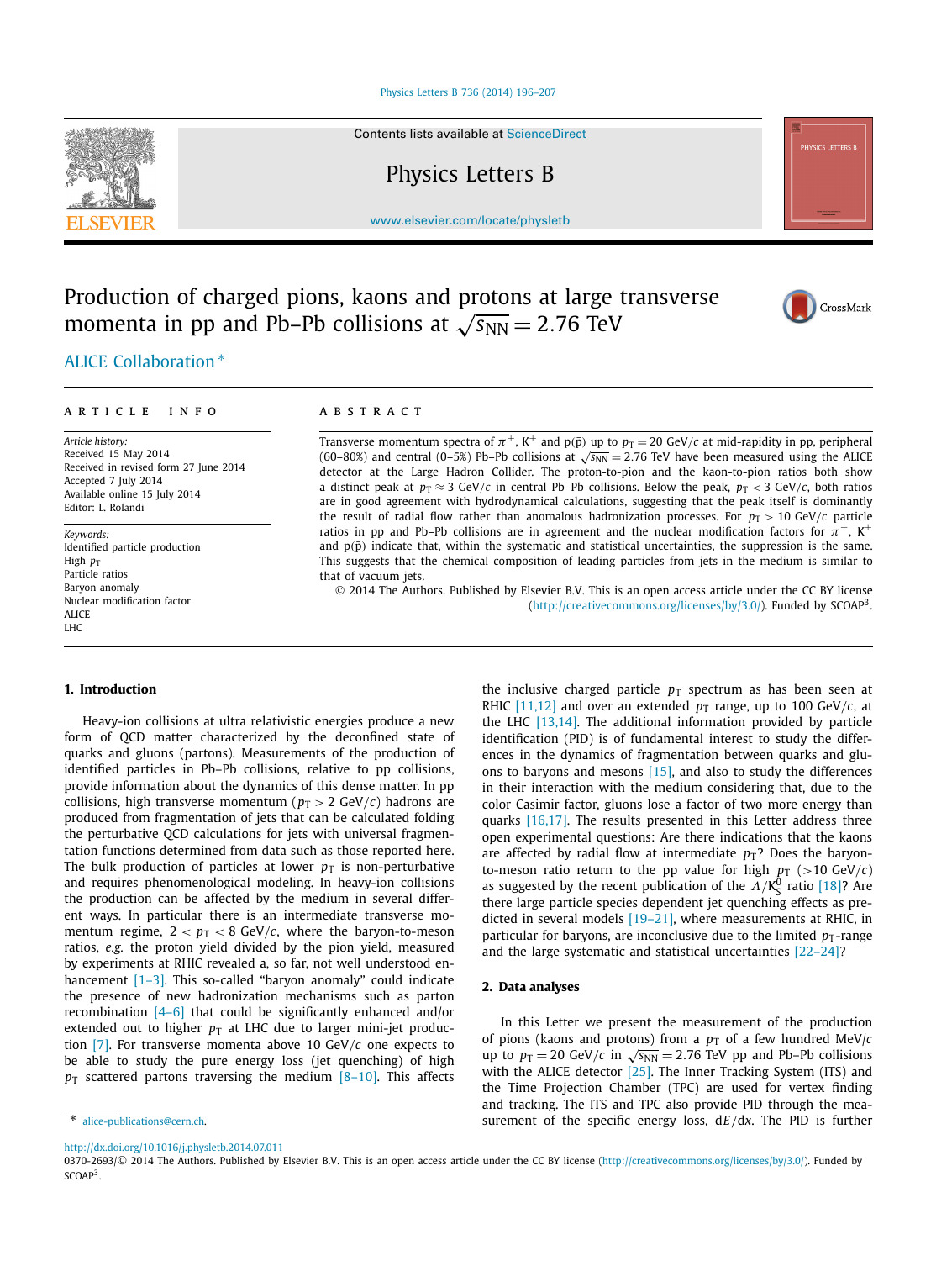<span id="page-1-0"></span>

Fig. 1. (Color online.) Distributions of the Cherenkov angle measured in the HMPID for positive tracks in a narrow  $p<sub>T</sub>$  bin, for 0–5% central Pb–Pb (left) and pp (right) collisions. The slight shift of the pions, kaons and protons peaks in Pb–Pb data compared to the pp ones is due to different data taking conditions of the HMPID Cherenkov radiator (liquid  $C_6F_{14}$ ).

**Table 1** The  $\eta$ /*y* and  $p_T$  range (GeV/*c*) covered by each analysis.

| Analysis         | $\eta/\gamma$ range | π            |              | p            |
|------------------|---------------------|--------------|--------------|--------------|
| ITS-sa           | $ v $ < 0.5         | $0.1 - 0.7$  | $0.2 - 0.55$ | $0.3 - 0.6$  |
| TPC-TOF          | $ v $ < 0.5         | $0.3 - 1.2$  | $0.3 - 1.2$  | $0.45 - 2.0$ |
| TOF              | $ v $ < 0.5         | $0.5 - 2.5$  | $0.5 - 2.4$  | $0.8 - 3.8$  |
| <b>HMPID</b>     | $ v $ < 0.5         | $1.5 - 4.0$  | $1.5 - 4.0$  | $1.5 - 6.0$  |
| High $p_T dE/dx$ | $ \eta  < 0.8$      | $2.0 - 20.0$ | $3.0 - 20.0$ | $3.0 - 20.0$ |

improved at low and intermediate  $p<sub>T</sub>$  using the Time-of-Flight (TOF) and the High Momentum PID (HMPID) Cherenkov detectors. In Pb–Pb collisions the spectra at low  $p<sub>T</sub>$  have already been published  $\sqrt{26}$  and the new addition here is the extension of the  $p_T$ range up to 20 GeV/ $c$  and the improvement at intermediate  $p<sub>T</sub>$ for the 0–40% most central collisions using the HMPID. The pp low  $p_T$  analysis combining information from ITS, TPC, and TOF follows the same procedures as the ones published by ALICE at  $\sqrt{s}$  = 900 GeV [\[27\]](#page-6-0) and in  $\sqrt{s_{NN}}$  = 2.76 TeV Pb–Pb collisions [\[26\].](#page-6-0) The main focus in the following will therefore be on explaining the analysis details for the HMPID and the high  $p_T$  d $E/dx$  analysis.

The pp analyses use  $40 \times 10^6$  and the Pb–Pb minimum bias analysis uses  $11 \times 10^6$  collision events. The HMPID analysis used the 2011 centrality triggered Pb–Pb data with around  $4.1 \times 10^6$ 0–5% central collision events. Data were taken during 2010 and 2011 under conditions where pileup effects were negligible. Minimum bias interactions are triggered based on the signals from forward scintillators (V0) and, in pp collisions, the two innermost silicon pixel layers of the ITS (SPD). The trigger efficiency is 88.1% for pp inelastic collisions [\[28\]](#page-6-0) and 97.1% for non-diffractive Pb–Pb collisions [\[29\].](#page-6-0) The Pb–Pb collision centrality is determined from the measured amplitude in the V0 detector [\[30\]](#page-6-0) which is related to the number of participating nucleons and the nuclear overlap function  $(T_{AA})$  through simulations based on a Glauber model  $[29]$ . The same event and track selection is used as in the inclusive charged particle analysis [\[31\].](#page-6-0) Track cuts are optimized in order to select primary charged particles in the pseudorapidity range |*η*| *<* <sup>0</sup>*.*<sup>8</sup> and all results presented in this paper are corrected for feed-down from weak decays. As listed in Table 1 the low  $p<sub>T</sub>$  analysis is done for  $|y| < 0.5$ , while the high  $p<sub>T</sub>$  analysis is done for  $|\eta| < 0.8$ , to take advantage of the full statistics, and the final spectra are then normalized to the corresponding rapidity intervals, see Eq. [\(1\)](#page-3-0) below.

#### *2.1. Identified particle spectra at low*  $p<sub>T</sub>$

The pp low  $p<sub>T</sub>$  analysis relies on the combination of four almost independent PID techniques, named after the detectors involved: ITS-sa, TPC–TOF, TOF and HMPID. The techniques have complementary  $p_T$  ranges listed in Table 1.

The ITS-sa analysis exploits stand-alone (sa) tracks reconstructed in the ITS to be able to go as low in  $p<sub>T</sub>$  as possible. The identification is done based on d*E/*d*x* measurements in up to 4 of the 6 silicon layers. This information is combined in a Bayesian approach using a set of priors determined with an iterative procedure, and the track identity is assigned according to the highest probability. The minor residual contamination due to misidentification is less than 10% in the  $p_T$ -range reported in Table 1 and corrected for using MC.

The other three analyses all use global tracks reconstructed in both the ITS and the TPC. The TPC–TOF analysis is optimized to combine the information from the TPC and TOF. The identification is based on a three standard deviations agreement with the expected detector signal and resolution (3*σ* ) in the TPC d*E/*d*x* and for  $p_T > 0.6$  GeV/*c* a  $3\sigma$  requirement is also applied for the timeof-flight provided by the TOF detector. The TOF analysis identifies particles comparing the measured time-of-flight from the primary vertex to the TOF detector,  $t_{\text{tof}}$ , and the time expected under a given mass hypothesis,  $t_i^{exp}$  ( $i = \pi$ , K, p). The TOF standalone analysis is optimized for handling momentum regions where the separation is challenging. The precise signal shape for  $t_{\text{tof}} - t_i^{\text{exp}}$ , including an exponential tail, is used, and the yield in a given  $p<sub>T</sub>$  interval is obtained by fitting.

The HMPID [\[32,33\]](#page-6-0) is designed as a single-arm proximityfocusing Ring Imaging CHerenkov (RICH) detector where the radiator is a 15 mm thick layer of liquid  $C_6F_{14}$  (perfluorohexane). It is located at about 5 m from the beam axis, covering a limited acceptance of  $|\eta| < 0.55$  and  $1.2^\circ < \varphi < 58.5^\circ$ . The PID in the HMPID is done by measuring the Cherenkov angle,  $θ<sub>ch</sub>$ . In the reconstruction, the tracks are propagated to the HMPID detector and associated with a MIP signal. A Hough Transform Method (HTM) [\[34\]](#page-6-0) is used to discriminate the signal from the background. For a given track, the mean Cherenkov angle is computed as the weighted average of the single photon angles selected by the HTM. The Cherenkov angle distribution is then fitted to obtain the yields, see Fig. 1 for an example of fits in the Pb–Pb and pp analysis.

The raw yields measured by each analysis are corrected for the reconstruction, selection, PID efficiency, and misidentification probability. The contamination due to particles from weak decays of light flavor hadrons and interactions with the material is subtracted using MC-template fits of the distance-of-closest approach distributions  $[26]$ . Finally the raw spectra are corrected for the detector acceptance, trigger selection, vertex and track reconstruction efficiency.

The systematic uncertainties for the ITS, TPC, and TOF analyses are obtained in essentially the same way as reported in  $[27,26]$ . The systematic uncertainty for the HMPID analysis has contributions from tracking and PID. These uncertainties have been estimated by changing individually the track selection cuts and the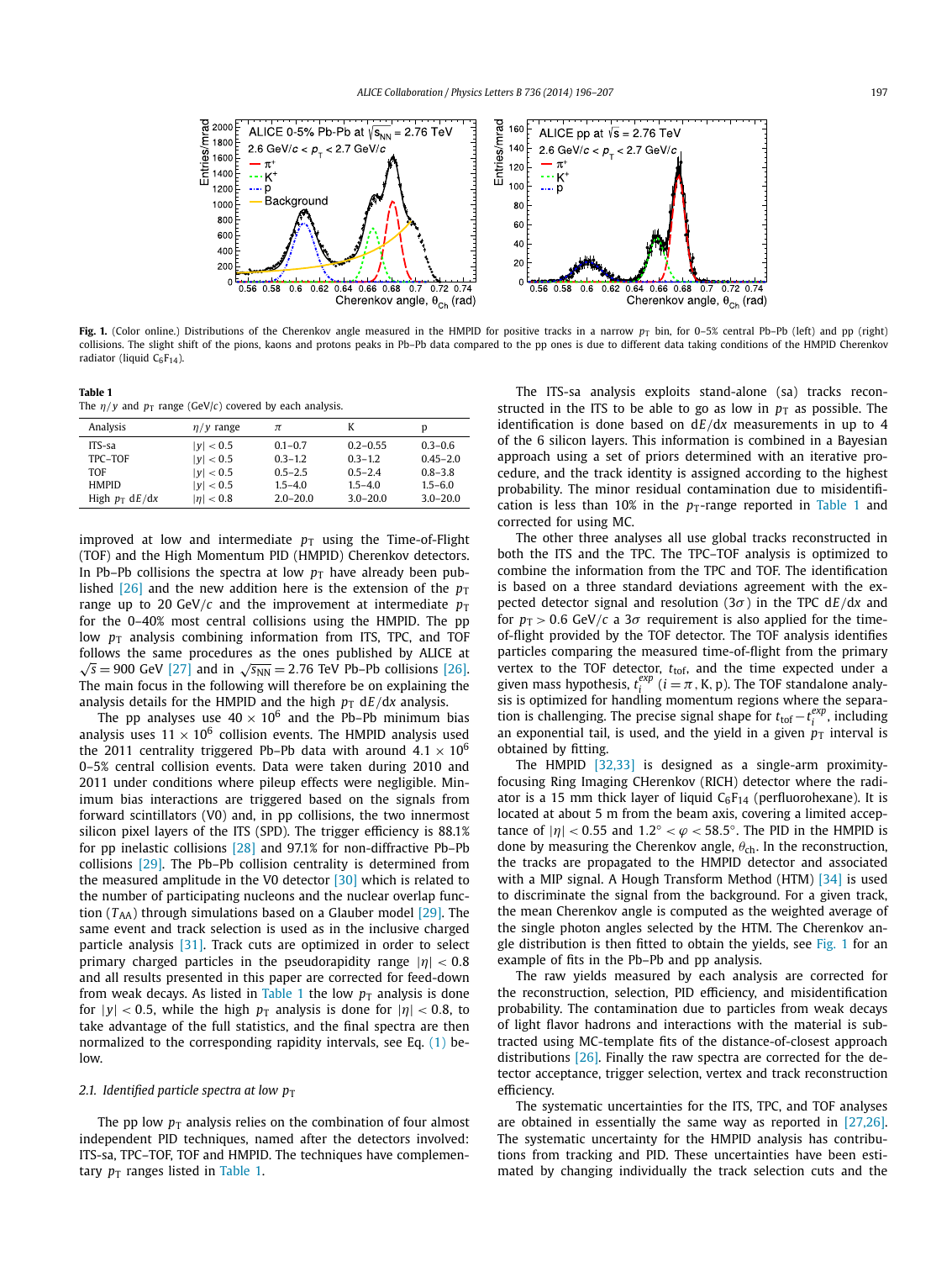<span id="page-2-0"></span>

**Fig. 2.** (Color online.) <sup>d</sup>*E/*d*<sup>x</sup>* distributions measured for |*η*| *<* <sup>0</sup>*.*2 and normalized to the integrated yields. The signals are fitted to <sup>a</sup> sum of four Gaussian functions (solid line). Two *p* intervals are shown for central (left) and peripheral (center) Pb-Pb; and pp (right) collisions. In all momentum intervals the electron fraction is below 1% (not visible). Individual yields are shown as dashed curves; protons in blue (left), kaons in green, and pions in red (right).

parameters of the fit function used to extract the raw yields by  $\pm$ 10%. In addition, the uncertainty of the association of the track to the MIP signal is obtained by varying the value of the distance cut required for the match.

The HMPID analysis in Pb–Pb collisions is analogous to the pp analysis except for the treatment of the background. In central Pb–Pb collisions, where the total number of hits in the HMPID chambers is large, it is possible that a Cherenkov ring is constructed based on hits incorrectly associated with the track. [Fig. 1](#page-1-0) gives examples of the reconstructed Cherenkov angle distributions in a narrow  $p<sub>T</sub>$  interval. In pp collisions (right panel) the reconstructed angle distribution is fitted by a sum of three Gaussian distributions, corresponding to the signals from pions, kaons and protons. In the case of Pb–Pb collisions (left panel) the additional background distribution is modeled with a 6th order polynomial found to minimize the reduced  $\chi^2$  of the fit. The shoulder in the background distribution starting at 0.7 rad is a boundary effect due to the finite chamber geometrical acceptance that is also observed in MC simulations. The fitting is done in two steps, where the width and the mean of each Gaussian distribution are free parameters in the first step and are then used to obtain a  $p<sub>T</sub>$  dependent parameterization. This parameterization is used to constrain the parameters in the second final fit. The means and widths constrained in this way are found to be independent of centrality. Finally we note that the background increases with the Cherenkov angle because the fiducial area used in the reconstruction becomes larger, making it more likely to associate spurious hits with the signal.

The PID efficiency has been evaluated from a Monte Carlo simulation that reproduces well the background in the data. A datadriven cross check of the efficiency has been performed using a clean sample of protons and pions from  $\Lambda$  and  $K^0_S$  decays identified in the TPC based on their topological decay.

To estimate the uncertainty due to the incomplete knowledge of the shape of the background distribution, an alternative background function, depending on  $tan(\theta_{ch})$  and derived from geometrical considerations in case of orthogonal tracks [\[32\],](#page-6-0) has been used. The corresponding systematic uncertainty reaches the maximum value at low momenta for the most central collisions (∼15% for pions, and ∼8% for kaons and protons). The systematic uncertainty decreases with  $p<sub>T</sub>$  as the track inclination angle in the bending plane decreases so that the fiducial area for the Cherenkov pattern search is smaller.

#### *2.2. Identified particle spectra at high*  $p<sub>T</sub>$

Particle identification is performed in the relativistic rise regime of the Bethe–Bloch (BB) curve where the  $\langle dE/dx \rangle$  separation between particles with different masses is nearly constant [\[35\].](#page-6-0) The d*E/*d*x* is obtained as the truncated mean of the 0–60% lowest charge samples associated with the track in the TPC [\[36\].](#page-6-0) The d*E/*d*x* response depends on the track length so the analysis is done in four equally sized |*η*|-intervals, and <sup>a</sup> geometrical cut to remove tracks entering the gap in between the TPC readout chambers is applied to select tracks with the best d*E/*d*x* resolution. The separation in number of standard deviations  $(\sigma)$  between pions and kaons (pions and protons) in pp and peripheral Pb–Pb collision is around 3.2 (4.6) at momentum  $p \approx 6$  GeV/*c* for  $0.6 < |η| < 0.8$ where the separation is largest. In central Pb–Pb collisions one finds a separation of 2.4 $\sigma$  (3.5 $\sigma$ ). In the worst case,  $|\eta|$  < 0.2, the separation is 11–15% smaller.

Fig. 2 shows examples of the d*E/*d*x* spectra obtained for pp and Pb–Pb (central and peripheral) collisions for two momentum, *p*, intervals and  $|\eta|$  < 0.2 where  $p \approx p_{\text{T}}$ . The pion, kaon, and proton yields are extracted by fitting a sum of four Gaussian functions (including electrons) to the  $dE/dx$  spectra.<sup>1</sup> To reduce the degrees of freedom in the fits from 12 to 4, parameterizations of the BB ( $\langle dE/dx \rangle$ ) and resolution (*σ*) curves as a function of  $\beta \gamma$ are extracted first using tracks from identified particles. Samples of secondary pions (30  $< \beta \gamma < 50$ ) and protons (3  $< \beta \gamma < 7$ ) are obtained through the reconstruction of the weak-decay topology of  $K_S^0$  and  $\Lambda$ , respectively; a similar algorithm is used to identify electrons resulting from photon conversions (fixing the d*E/*d*x* plateau:  $\beta \gamma > 1000$ ). Finally, using information from the timeof-flight detector the relative pion content can be enhanced for sub-samples of the full datasets (16 *< βγ <* 50).

The  $\langle dE/dx \rangle$  separation between kaons and protons in the high  $p<sub>T</sub>$  analysis is smallest for  $p \approx 3$  GeV/*c* and increases with *p* until both species are on the relativistic rise [\[35\].](#page-6-0) In central collisions the  $\langle dE/dx \rangle$  separation is the lowest and the systematic uncertainties on the extracted yields are correspondingly large as discussed later, see [Table 2.](#page-3-0) Hence, to improve the central val-

 $1$  We note that muons from heavy flavor decays are subtracted from the pions based on the measured electron yields and that contamination from deuterons and tritons are negligible  $(\ll 1\%)$ .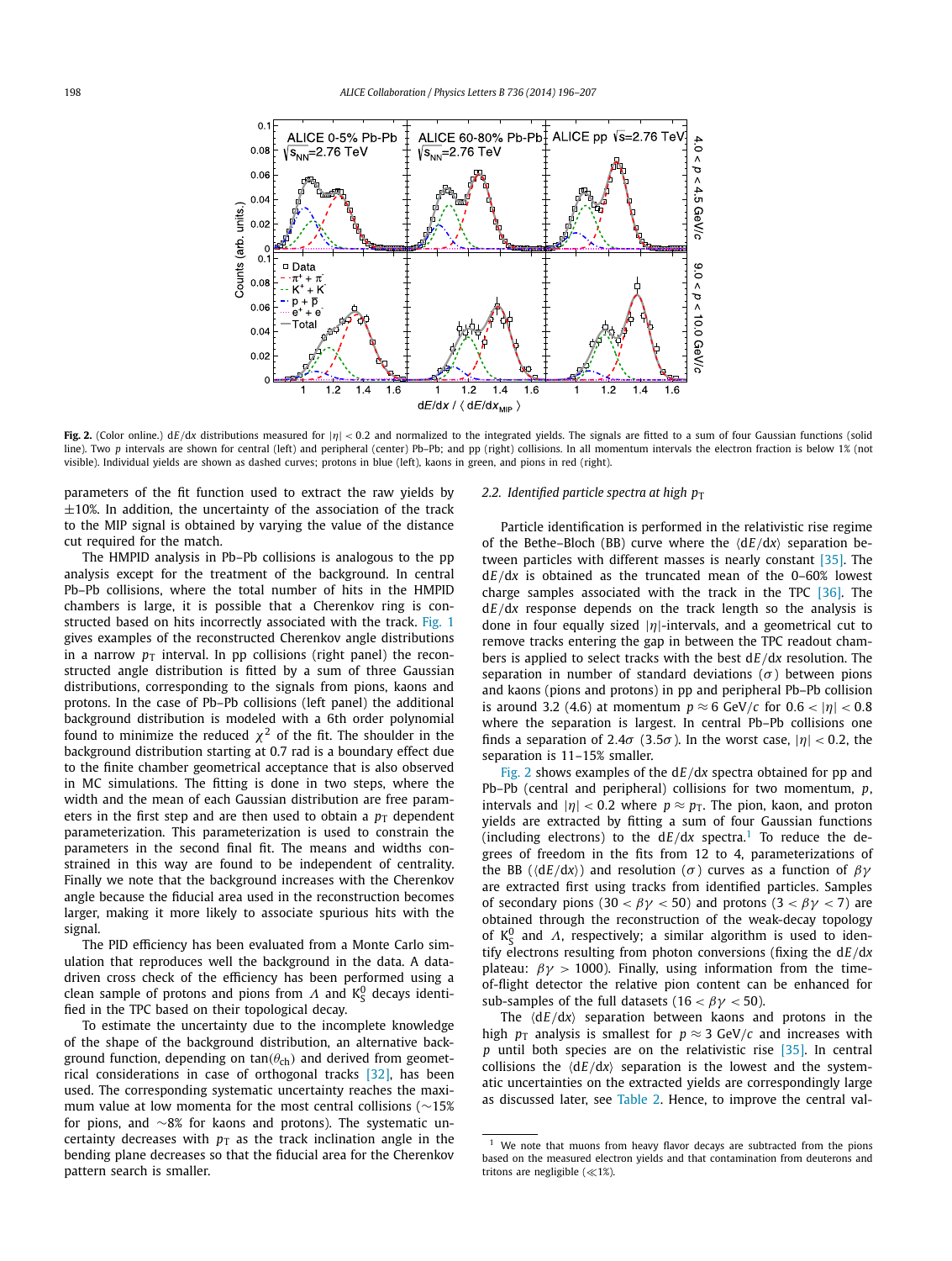<span id="page-3-0"></span>

Systematic uncertainties, separated into the *N*<sub>ch</sub>, PID, and efficiency part, on the invariant yields from  $3 < p<sub>T</sub> < 4$  GeV/*c* (left quoted value) to  $10 < p<sub>T</sub> < 20$  GeV/*c* (right quoted value).

| System                         | $Ph-Ph$ $0-5%$ | $Ph-Ph$ 60-80% | pp           |
|--------------------------------|----------------|----------------|--------------|
| $N_{ch}^{\text{a}}$            | $8.3 - 8.2%$   | $9.9 - 9.8%$   | $7.4 - 7.6%$ |
| $\pi^{+} + \pi^{-b}$           | $1.7 - 2.4%$   | $1.5 - 2.2%$   | $1.2 - 1.7%$ |
| $K^+ + K^-$                    | 19-7.9%        | $17 - 8.7%$    | $16 - 5.7%$  |
| $p + \bar{p}$                  | $9.9 - 21%$    | $20 - 24%$     | $24 - 20%$   |
| Efficiency ratios <sup>c</sup> |                | 3%             |              |

<sup>a</sup> Taken directly from [\[31\].](#page-6-0)<br><sup>b</sup> Additional contribution due to  $\mu^{\pm}$  contamination is <1%

**EXAMPLE CONTRIBUTION DUE TO** *μ***<sup>2</sup>** contamination is ≤1%. Contamination is ≤1%. Contamination is ≤1%. Contained to Same for all centralities and all particle species.

ues for the kaons and protons, the  $K_S^0$  yields  $[18]$  are used as a proxy for the charged kaons to further constrain the BB curve in Pb–Pb collisions in a procedure which uses a two dimensional fit of  $dE/dx$  vs momentum. The effect of the  $K_S^0$  bias is only relevant in central collisions at low  $p_T$  (<4 GeV/*c*). At 3 GeV/*c* the effect on the extracted kaon yield is an increase of 10% (*<*1%) for 0–5% (60–80%) collision centrality.

With the above information the BB and the resolution curves are determined for kaons and protons in the full momentum interval reported here and for pions with  $p < 7$  GeV/*c*. For  $p > 7$  GeV/*c* the pion  $\langle dE/dx \rangle$  is restricted by the logarithmic rise until the  $\langle dE/dx \rangle$  starts to approach the plateau. This lack of additional constraint currently limits the  $p_T$  reach of the analysis to ~20 GeV/*c*.

From the fits in [Fig. 2](#page-2-0) the particle fractions,  $f_{\pi/K/p}(p)$  are extracted. The fraction in a  $p_T$  bin,  $f_{\pi/K/p}(p_T)$ , is obtained as the weighted average of the contributing momentum (*p*) bins. The *p*T-dependent fractions are found to be independent of *η* and so all four *η* regions are averaged.

Finally, the invariant yields are obtained using the  $p<sub>T</sub>$  spectrum for inclusive charged particles [\[31\],](#page-6-0)  $\frac{d^2N_{ch}}{dp_Tdp}$ , in the following way:

$$
\frac{\mathrm{d}^2 N_{\pi/K/p}}{\mathrm{d}p_{\text{T}}\mathrm{d}y} = J_{\pi/K/p} \frac{\mathrm{d}^2 N_{\text{ch}}}{\mathrm{d}p_{\text{T}}\mathrm{d}\eta} \frac{\epsilon_{\text{ch}}}{\epsilon_{\pi/K/p}} f_{\pi/K/p}(p_{\text{T}}),\tag{1}
$$

where  $(\epsilon_{ch}) \epsilon_{\pi/K/p}$  is the efficiency for (un)identified particles and  $J_{\pi/K/p}$  is the Jacobian correction (from  $\eta$  to *y*). Normalizing to the  $p_T$  spectrum of inclusive charged particles guarantees that only the systematic uncertainty due to PID is relevant when comparing the modification of the  $p_T$  spectra of  $\pi$ /K/p to those for the unidentified particles. The  $p<sub>T</sub>$  resolution is around 5% at  $p<sub>T</sub> = 20$  GeV/*c* and the  $p_T$  spectra have been corrected for this resolution using an unfolding procedure for  $p_T > 10$  GeV/*c* [\[31,37\].](#page-6-0) This correction is less than 2% at  $p_T = 20$  GeV/*c*.

#### *2.2.1. Systematic uncertainties*

The systematic uncertainty on the invariant yields has three main components: event and track selection, efficiency correction of the fractions, and the fraction extraction. Contributions from the event and track selection are taken directly from the inclu-sive charged particle analysis [\[31\].](#page-6-0) Efficiency ratios ( $\epsilon_{ch}/\epsilon_{\pi/K/p}$ ) are found to be nearly independent of  $p_T$  (a small dependence is only observed for kaons), similar for all systems, and model independent within 3%. The largest systematic uncertainty in the extraction of the fractions comes from the uncertainty in the constrained parameters: the means ( $\langle dE/dx \rangle$ ) and the widths ( $\sigma$ ) used in the fits. The uncertainty on these parameters are estimated from the average difference between the final parameterizations and the data points obtained from the enhanced samples with identified particles. In addition, the statistical uncertainty on the extracted BB parameterization in peripheral Pb–Pb collisions is found to be of a similar magnitude and also taken into account in the following



**Fig. 3.** (Color online.) The ratio of individual spectra to the combined spectrum as a function of  $p_T$  for pions (top), kaons (center), and protons (bottom). Only the  $p_T$ -range where the analyses overlap is shown. The ITS + TPC + TOF spectra are the results published in [\[26\].](#page-6-0) The statistical and independent systematic uncertainties are shown as vertical error bars and as a band, respectively, and only include those on the individual spectra.

variations. The d*E/*d*x* spectra are then refitted, varying the means and the widths within the estimated uncertainties, and the variation of the fractions are assigned as systematic errors. In this way the correlations in the systematic uncertainty for the particle ratios can be directly included. A summary of the PID systematic uncertainties is shown in Table 2. The *N*<sub>ch</sub> systematic uncertainties cancel in the particle ratios.

#### **3. Results and discussion**

The measurement of charged pion, kaon and (anti-)proton transverse momentum spectra has been performed via several independent analyses, each one focusing on a sub-range of the total  $p<sub>T</sub>$  distribution, with emphasis on the individual detectors and specific techniques to optimize the signal extraction. The results were combined using the independent systematic uncertainties as weights in the overlapping ranges (a 3% common systematic uncertainty due to the TPC tracking is not in the weight but added directly to the combined spectrum). The statistical uncertainties are much smaller and therefore neglected in the combination weights. For  $p_T > 4$  GeV/*c* only the high  $p_T$  analysis is used for all species. Fig. 3 shows the ratio of individual spectra to the combined spectrum for the 0–5% central Pb–Pb data, illustrating the compatibility between the different analyses.

[Fig. 4](#page-4-0) shows the invariant yields measured in Pb–Pb collisions compared to those in pp collisions scaled by the number of binary collisions, *N*<sub>coll</sub> [\[29\]](#page-6-0) obtained for the measured pp cross section [\[28\].](#page-6-0) For peripheral Pb–Pb collisions the shapes of the invariant yields are similar to those observed in pp collisions. For central Pb–Pb collisions, the spectra exhibit a reduction in the production of high- $p_T$  particles with respect to the reference which is characteristic of jet quenching.

[Fig. 5](#page-4-0) shows the proton-to-pion ratio,  $(p + \bar{p})/(\pi^+ + \pi^-)$ , as a function of  $p<sub>T</sub>$ . For central (peripheral, not shown) Pb–Pb collisions it reaches ∼0.83 (∼0.35) at the maximum around 3 GeV*/c*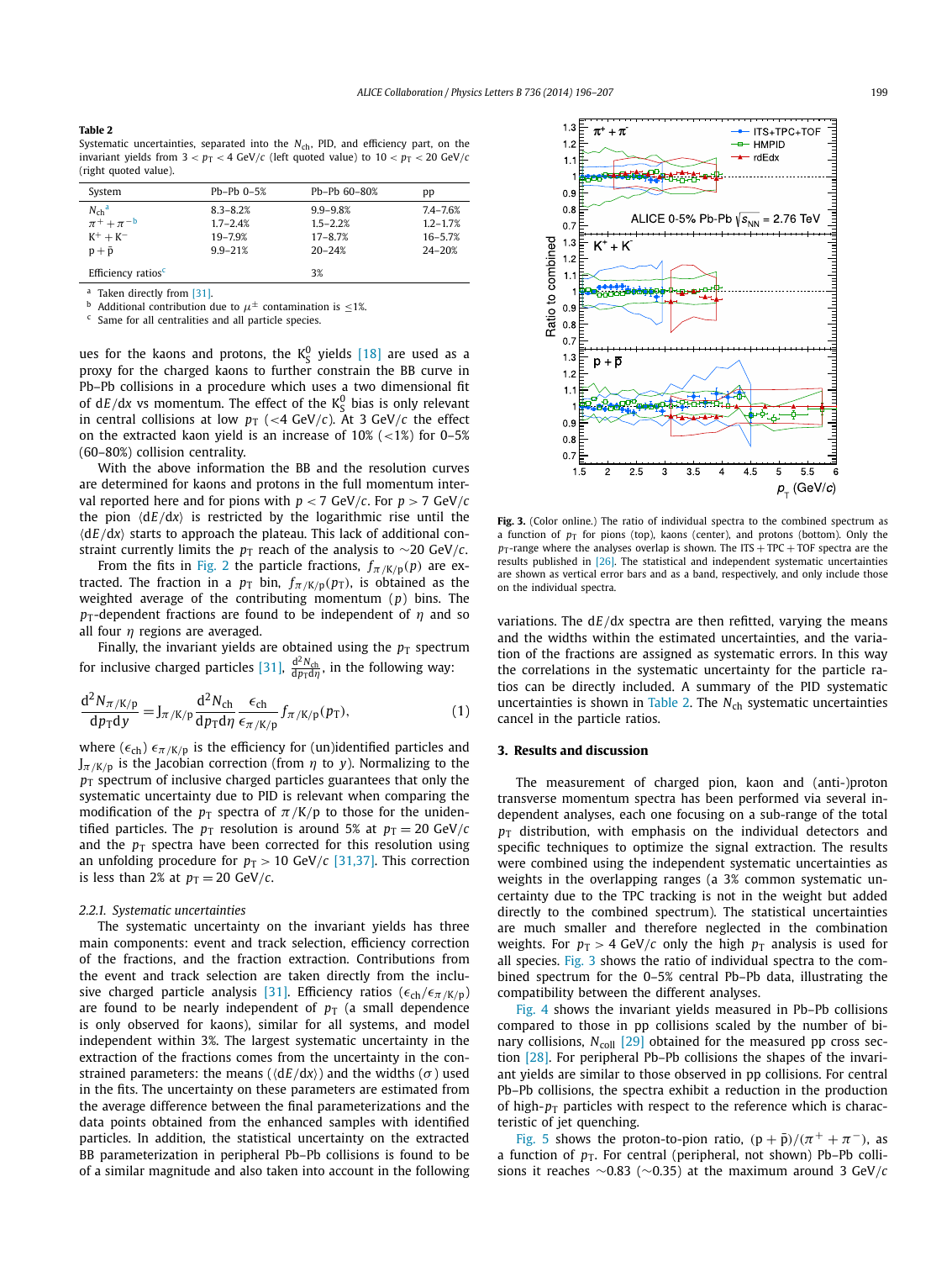<span id="page-4-0"></span>

**Fig. 4.** (Color online.) Solid markers show the invariant yields of identified particles in central (circles) and peripheral (squares) Pb–Pb collisions. Open points show the pp reference yields scaled by the average number of binary collisions for 0–5% (circles) and 60–80% (squares) [\[29\].](#page-6-0) The statistical and systematic uncertainties are shown as vertical error bars and boxes, respectively.



Fig. 5. (Color online.) Particle ratios as a function of  $p_T$  measured in pp and the most central, 0–5%, Pb–Pb collisions. Statistical and systematic uncertainties are displayed as vertical error bars and boxes, respectively. The theoretical predictions refer to Pb–Pb collisions, see text for references.

and then decreases with increasing  $p<sub>T</sub>$ . These values are approximately 20% above the peak values measured by PHENIX [\[24\]](#page-6-0) and STAR [\[22\],](#page-6-0) when  $p/\pi$ <sup>+</sup> and  $\bar{p}/\pi$ <sup>-</sup> ratios are averaged and data are corrected for feed-down.

At LHC energies the mini-jet activity is expected to be larger than at RHIC energies, which motivated ratio predictions in the framework of recombination models where shower partons in neighboring jets can recombine to be an order of magnitude larger than the measurements reported here [\[7\].](#page-6-0) Other predictions where recombination only occurs for soft thermal radially flowing partons are, as shown in the figure, more consistent with the data [\[4\].](#page-6-0) The surprising new result is that in central Pb–Pb collisions the  $(K^+ + K^-)/(n^+ + \pi^-)$  ratio also exhibits a bump at  $p_T \approx 3$  GeV/*c*. This has not been observed at RHIC (this could be due to limitations in precision in this  $p_T$  region) but is also observed in the soft coalescence model [\[4\].](#page-6-0) The Kraków [\[38\]](#page-6-0) hydrodynamical model captures the rise of both ratios quantitatively well, while a similar model, HKM [\[39\]](#page-6-0) that is not shown, does slightly worse. The EPOS [\[40\]](#page-6-0) event generator which has both hydrodynamics, but also the high  $p<sub>T</sub>$  physics and special hadronization processes for quenched jets [\[41\]](#page-6-0) qualitatively well describes the data but tends to overestimate the peaks. The recent result  $[42]$ that for  $p_T < 3$  GeV/*c* the shape of the phi-to-pion ratio is consistent with the proton-to-pion ratio, reported here, taken together with the model comparisons shown in Fig. 5 indicate that the peak is mainly dominated by radial flow (the masses of the hadrons).

For higher  $p_T$  ( $>10$  GeV/c) both particle ratios behave like those in pp, suggesting that fragmentation dominates the hadron production. In this  $p_T$  regime, the particle ratios in pp are not well described by the pQCD calculations in  $[43]$ . It was recently shown [\[44\]](#page-6-0) that in general the fragmentation functions for gluons are badly constrained, leading to disagreement of up to a factor 2 with *N*ch spectra measured at LHC. Furthermore it was pointed out that data with  $p_T > 10$  GeV/*c*, as reported here, are needed to reduce the scale dependence that seems to be the origin of the disagreement.

[Fig. 6](#page-5-0) shows the nuclear modification factor R<sub>AA</sub> as a function of  $p_T$  defined as the ratio of the Pb–Pb spectra to the  $N_{\text{coll}}$  scaled pp spectra shown in Fig. 4. The R<sub>AA</sub> for the sum of kaons and protons is included as it allows the most precise quantitative comparison to the  $R_{AA}$  of pions. For  $p_T < 10$  GeV/*c* protons appear to be less suppressed than kaons and pions, consistent with the particle ratios shown in Fig. 5. At larger  $p_T$  ( $>$ 10 GeV/*c*) all particle species are equally suppressed; so despite the strong energy loss observed in the most central heavy-ion collisions, the particle composition and ratios at high  $p<sub>T</sub>$  are similar to those in vacuum.

The models cited in the introduction all suggest large differences, of 50% or more, between the suppression of different species that are either related to mass ordering or baryon-vsmeson effects. The differences are naturally large in these scenarios because they are directly related to the large suppression. To quantify the similarity of the suppression the double  $R_{AA}$  ratios, *e.g.*  $R_{AA}^{p+\bar{p}}/R_{AA}^{\pi^++\pi^-}$ , are inspected. [Fig. 7](#page-5-0) shows the double ratios constructed using the particle ratios to properly handle that the dominant correlated systematic uncertainties are between particle species and not between different collision systems. We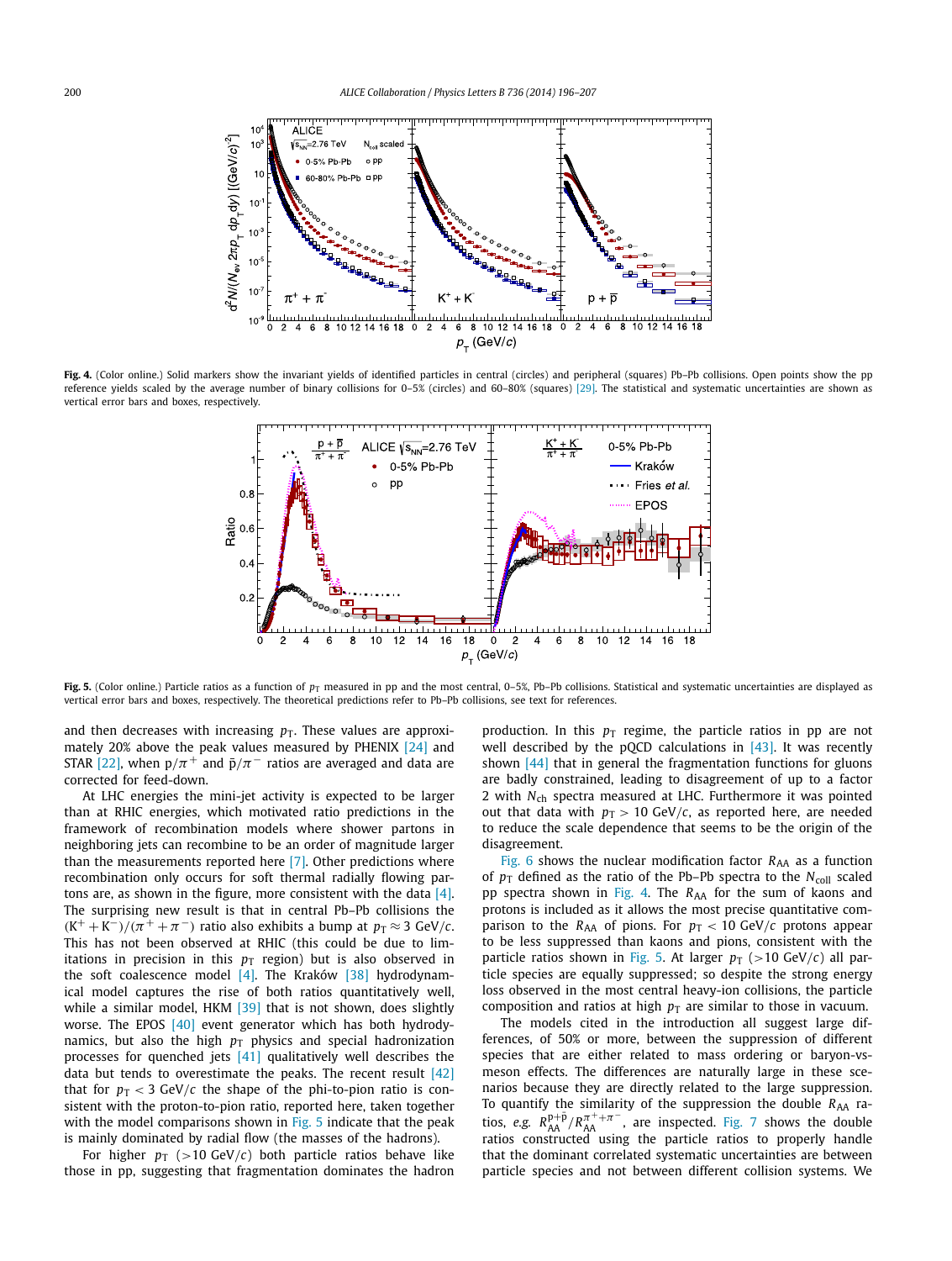<span id="page-5-0"></span>

**Fig. 6.** (Color online.) The nuclear modification factor  $R_{AA}$  as a function of  $p<sub>T</sub>$  for different particle species. Results for 0–5% (left) and 60–80% (right) collision centralities are shown. Statistical and systematic uncertainties are plotted as vertical error bars and boxes around the points, respectively. The total normalization uncertainty (pp and Pb–Pb) is indicated by the black boxes in the top panels [\[31\].](#page-6-0)



**Fig. 7.** (Color online.) *R*<sub>AA</sub> double ratios as a function of  $p<sub>T</sub>$  for  $p<sub>T</sub> > 4$  GeV/*c*. Statistical and PID systematic uncertainties are plotted as vertical error bars and boxes around the points, respectively.

note that a similar ratio for protons and pions made with the STAR data [\[22,23\]](#page-6-0) would give a flat ratio for  $p_T > 3$  GeV/*c* of approximately  $3 \pm 2$ . The results disfavor significant modifications of hadro-chemistry within the hard core of jets, as predicted based on medium modified color flow which introduces a mass ordering of the fragmentation  $[19]$ , or due to changes in the color structure of the quenched probe which could enhance baryon production [\[20\].](#page-6-0) The data also contradict predictions where fragmentation into color neutral hadrons, assumed to have no energy loss after formation, occurs in the medium and the formation time scales directly with the hadron mass [\[21\].](#page-6-0)

#### **4. Conclusions**

The production of pions, kaons and protons has been measured in pp and central and peripheral Pb–Pb collisions up to high  $p<sub>T</sub>$ . From the invariant yields we derived the particle ratios and the  $R_{AA}$  as a function of  $p_T$ . We observe that the proton-to-pion and the kaon-to-pion ratios both exhibit a peak and that at low  $p_T$  the rise of both ratios can be well described by hydrodynamic calculations. This rules out models where shower partons recombine and sets strong constraints for soft recombination models. At higher- $p<sub>T</sub>$ , both ratios are compatible with those measured in pp collisions. From the nuclear modification factor R<sub>AA</sub>, we conclude that for  $p_T$  > 10 GeV/*c* within the systematic and statistical uncertainties, pions, kaons and protons are suppressed equally. This rules out ideas in which the large energy loss leading to the suppression is associated with strong mass ordering or large fragmentation differences between baryons and mesons. The results presented here establish strong constraints on theoretical modeling for fragmentation and energy loss mechanisms.

#### **Acknowledgements**

The ALICE Collaboration would like to thank all its engineers and technicians for their invaluable contributions to the construction of the experiment and the CERN accelerator teams for the outstanding performance of the LHC complex.

The ALICE Collaboration gratefully acknowledges the resources and support provided by all Grid centres and the Worldwide LHC Computing Grid (WLCG) Collaboration.

The ALICE Collaboration acknowledges the following funding agencies for their support in building and running the ALICE detector: State Committee of Science, World Federation of Scientists (WFS) and Swiss Fonds Kidagan, Armenia; Conselho Nacional de Desenvolvimento Científico e Tecnológico (CNPq), Financiadora de Estudos e Projetos (FINEP), Fundação de Amparo à Pesquisa do Estado de São Paulo (FAPESP); National Natural Science Foundation of China (NSFC), the Chinese Ministry of Education (CMOE) and the Ministry of Science and Technology of China (MSTC); Ministry of Education and Youth of the Czech Republic; Danish Natural Science Research Council, the Carlsberg Foundation and the Danish National Research Foundation; The European Research Council under the European Community's Seventh Framework Programme; Helsinki Institute of Physics and the Academy of Finland; French CNRS-IN2P3, the 'Region Pays de Loire', 'Region Alsace', 'Region Auvergne' and CEA, France; German BMBF and the Helmholtz Association; General Secretariat for Research and Technology, Ministry of Development, Greece; Hungarian OTKA and National Office for Research and Technology (NKTH); Department of Atomic Energy and Department of Science and Technology of the Government of India; Istituto Nazionale di Fisica Nucleare (INFN) and Centro Fermi – Museo Storico della Fisica e Centro Studi e Ricerche "Enrico Fermi", Italy; MEXT Grant-in-Aid for Specially Promoted Research, Japan; Joint Institute for Nuclear Research, Dubna; National Research Foundation of Korea (NRF); CONACYT, DGAPA, México, ALFA-EC and the EPLANET Program (European Particle Physics Latin American Network); Stichting voor Fundamenteel Onderzoek der Materie (FOM) and the Nederlandse Organisatie voor Wetenschappelijk Onderzoek (NWO), Netherlands; Research Council of Norway (NFR); Polish Ministry of Science and Higher Education; National Science Centre, Poland; Ministry of National Education/Institute for Atomic Physics and CNCS-UEFISCDI – Romania; Ministry of Education and Science of Russian Federation, Russian Academy of Sciences, Russian Federal Agency of Atomic Energy, Russian Federal Agency for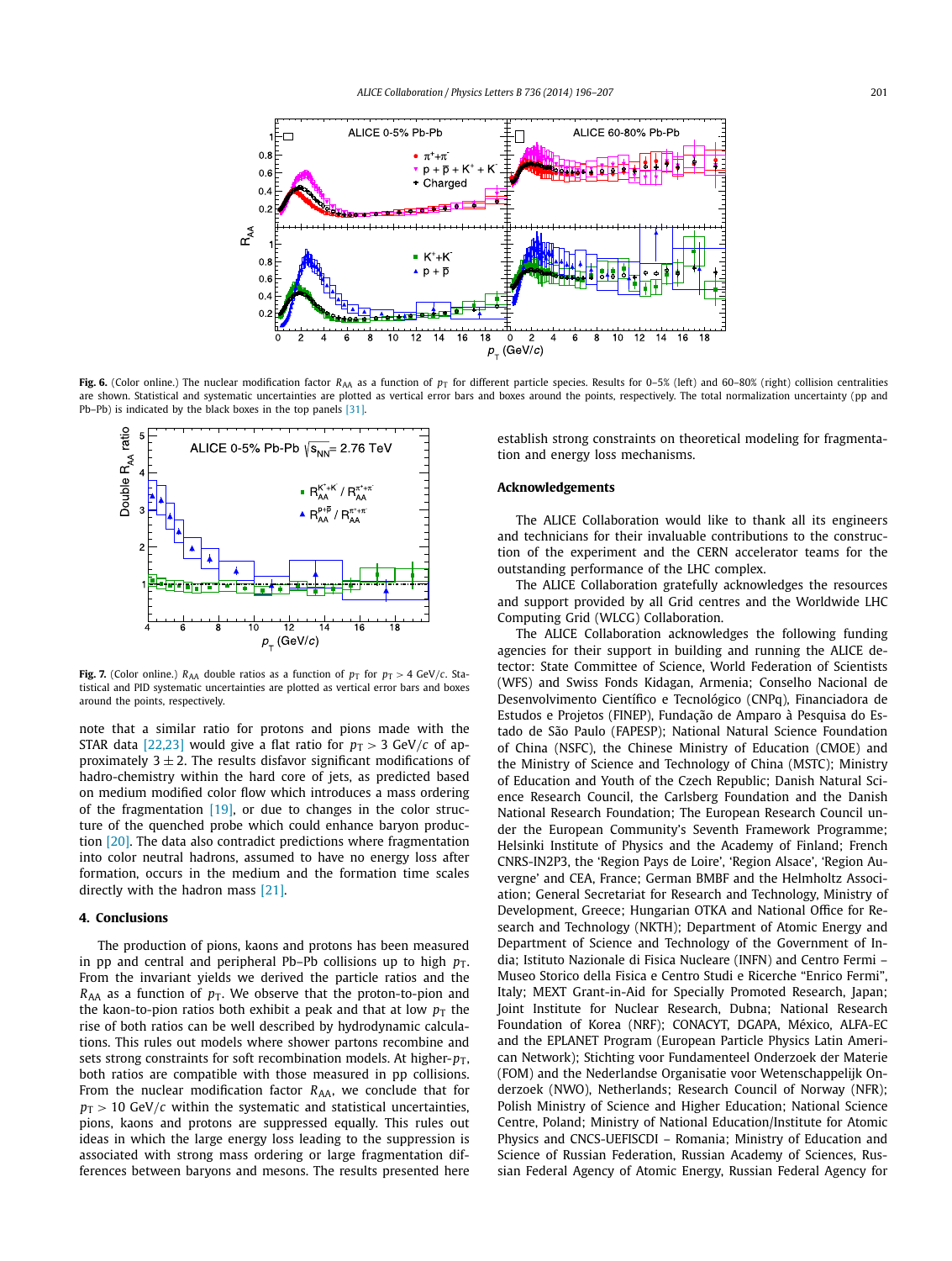<span id="page-6-0"></span>Science and Innovations and The Russian Foundation for Basic Research; Ministry of Education of Slovakia; Department of Science and Technology, South Africa; CIEMAT, EELA, Ministerio de Economía y Competitividad (MINECO) of Spain, Xunta de Galicia (Consellería de Educación), CEADEN, Cubaenergía, Cuba, and IAEA (International Atomic Energy Agency); Swedish Research Council (VR) and Knut & Alice Wallenberg Foundation (KAW); Ukraine Ministry of Education and Science; United Kingdom Science and Technology Facilities Council (STFC); The United States Department of Energy, the United States National Science Foundation, the State of Texas, and the State of Ohio.

#### **References**

- [1] K. Adcox, et al., Centrality dependence of  $\pi^+$  /  $\pi^-$ , K<sup>+</sup> / K<sup>−</sup>, p and anti-p production from  $\sqrt{s_{NN}}$  = 130 GeV Au + Au collisions at RHIC, Phys. Rev. Lett. 88 (2002) 242301, <http://dx.doi.org/10.1103/PhysRevLett.88.242301>, arXiv:nucl-ex/ 0112006.
- [2] S. Adler, et al., Scaling properties of proton and anti-proton production in  $\sqrt{s_{NN}}$  = 200 GeV Au + Au collisions, Phys. Rev. Lett. 91 (2003) 172301, [http://](http://dx.doi.org/10.1103/PhysRevLett.91.172301) [dx.doi.org/10.1103/PhysRevLett.91.172301,](http://dx.doi.org/10.1103/PhysRevLett.91.172301) arXiv:nucl-ex/0305036.
- [3] J. Adams, et al., Particle type dependence of azimuthal anisotropy and nuclear modification of particle production in Au + Au collisions at  $\sqrt{s_{NN}}$  = 200 GeV, Phys. Rev. Lett. 92 (2004) 052302, [http://dx.doi.org/10.1103/](http://dx.doi.org/10.1103/PhysRevLett.92.052302) [PhysRevLett.92.052302](http://dx.doi.org/10.1103/PhysRevLett.92.052302), arXiv:nucl-ex/0306007.
- [4] R.J. Fries, B. Müller, C. Nonaka, S.A. Bass, Hadron production in heavy ion collisions: fragmentation and recombination from a dense parton phase, Phys. Rev. C 68 (2003) 044902, <http://dx.doi.org/10.1103/PhysRevC.68.044902>.
- [5] V. Topor Pop, M. Gyulassy, J. Barrette, C. Gale, X. Wang, et al., Baryon junction loops in HIJING/B anti-B v2.0 and the baryon/meson anomaly at RHIC, Phys. Rev. C 70 (2004) 064906, <http://dx.doi.org/10.1103/PhysRevC.70.064906>, arXiv: nucl-th/0407095.
- [6] S.J. Brodsky, A. Sickles, The Baryon anomaly: evidence for color transparency and direct hadron production at RHIC, Phys. Lett. B 668 (2008) 111–115, [http://](http://dx.doi.org/10.1016/j.physletb.2008.07.108) [dx.doi.org/10.1016/j.physletb.2008.07.108](http://dx.doi.org/10.1016/j.physletb.2008.07.108), arXiv:0804.4608.
- [7] R.C. Hwa, C. Yang, Proton enhancement at large  $p<sub>T</sub>$  at LHC without structure in associated-particle distribution, Phys. Rev. Lett. 97 (2006) 042301, [http://](http://dx.doi.org/10.1103/PhysRevLett.97.042301) [dx.doi.org/10.1103/PhysRevLett.97.042301](http://dx.doi.org/10.1103/PhysRevLett.97.042301), arXiv:nucl-th/0603053.
- [8] M. Gyulassy, M. Plumer, Jet quenching in dense matter, Phys. Lett. B 243 (1990) 432–438, [http://dx.doi.org/10.1016/0370-2693\(90\)91409-5.](http://dx.doi.org/10.1016/0370-2693(90)91409-5)
- [9] M. Gyulassy, X.-n. Wang, Multiple collisions and induced gluon Bremsstrahlung in QCD, Nucl. Phys. B 420 (1994) 583–614, [http://dx.doi.org/10.1016/](http://dx.doi.org/10.1016/0550-3213(94)90079-5) [0550-3213\(94\)90079-5](http://dx.doi.org/10.1016/0550-3213(94)90079-5), arXiv:nucl-th/9306003.
- [10] E. Wang, X.-N. Wang, Jet tomography of dense and nuclear matter, Phys. Rev. Lett. 89 (2002) 162301, <http://dx.doi.org/10.1103/PhysRevLett.89.162301>, arXiv: hep-ph/0202105.
- [11] K. Adcox, et al., Formation of dense partonic matter in relativistic nucleus– nucleus collisions at RHIC: experimental evaluation by the PHENIX collaboration, Nucl. Phys. A 757 (2005) 184–283, [http://dx.doi.org/10.1016/](http://dx.doi.org/10.1016/j.nuclphysa.2005.03.086) [j.nuclphysa.2005.03.086](http://dx.doi.org/10.1016/j.nuclphysa.2005.03.086), arXiv:nucl-ex/0410003.
- [12] J. Adams, et al., Experimental and theoretical challenges in the search for the quark gluon plasma: the STAR Collaboration's critical assessment of the evidence from RHIC collisions, Nucl. Phys. A 757 (2005) 102–183, [http://](http://dx.doi.org/10.1016/j.nuclphysa.2005.03.085) [dx.doi.org/10.1016/j.nuclphysa.2005.03.085,](http://dx.doi.org/10.1016/j.nuclphysa.2005.03.085) arXiv:nucl-ex/0501009.
- [13] K. Aamodt, et al., Suppression of charged particle production at large transverse momentum in central Pb–Pb collisions at  $\sqrt{s_{NN}}$  = 2.76 TeV, Phys. Lett. B 696 (2011) 30–39, <http://dx.doi.org/10.1016/j.physletb.2010.12.020>, arXiv: 1012.1004.
- [14] S. Chatrchyan, et al., Study of high-pT charged particle suppression in PbPb compared to pp collisions at  $\sqrt{s_{NN}}$  = 2.76 TeV, Eur. Phys. J. C 72 (2012) 1945, <http://dx.doi.org/10.1140/epjc/s10052-012-1945-x>, arXiv:1202.2554.
- [15] P. Abreu, et al., Identified charged particles in quark and gluon jets, Eur. Phys. J. C 17 (2000) 207–222, <http://dx.doi.org/10.1007/s100520000449>, arXiv:hep-ex/ 0106063.
- [16] X.-N. Wang, Effect of jet quenching on high  $p_T$  hadron spectra in high-energy nuclear collisions, Phys. Rev. C 58 (1998) 2321, [http://dx.doi.org/10.1103/](http://dx.doi.org/10.1103/PhysRevC.58.2321) [PhysRevC.58.2321](http://dx.doi.org/10.1103/PhysRevC.58.2321), arXiv:hep-ph/9804357.
- [17] T. Renk, K.J. Eskola, Proton–antiproton suppression in 200A GeV Au–Au collisions, Phys. Rev. C 76 (2007) 027901, [http://dx.doi.org/10.1103/PhysRevC.76.](http://dx.doi.org/10.1103/PhysRevC.76.027901)
- [027901,](http://dx.doi.org/10.1103/PhysRevC.76.027901) arXiv:hep-ph/0702096.<br>[18] B. Abelev, et al., *K*<sup>0</sup><sub>*S*</sub> and *Λ* production in Pb–Pb collisions at √*s<sub>NN</sub>* = 2.76 TeV, Phys. Rev. Lett. 111 (2013) 222301, [http://dx.doi.org/10.1103/PhysRevLett.111.](http://dx.doi.org/10.1103/PhysRevLett.111.222301) [222301,](http://dx.doi.org/10.1103/PhysRevLett.111.222301) arXiv:1307.5530.
- [19] S. Sapeta, U.A. Wiedemann, Jet hadrochemistry as a characteristics of jet quenching, Eur. Phys. J. C 55 (2008) 293–302, [http://dx.doi.org/10.1140/epjc/](http://dx.doi.org/10.1140/epjc/s10052-008-0592-8) [s10052-008-0592-8](http://dx.doi.org/10.1140/epjc/s10052-008-0592-8), arXiv:0707.3494.
- [20] P. Aurenche, B. Zakharov, Jet color chemistry and anomalous baryon production in AA-collisions, Eur. Phys. J. C 71 (2011) 1829, [http://dx.doi.org/10.1140/epjc/](http://dx.doi.org/10.1140/epjc/s10052-011-1829-5) [s10052-011-1829-5](http://dx.doi.org/10.1140/epjc/s10052-011-1829-5), arXiv:1109.6819.
- [21] R. Bellwied, C. Markert, In-medium hadronization in the deconfined matter at RHIC and LHC, Phys. Lett. B 691 (2010) 208–213, [http://dx.doi.org/10.1016/](http://dx.doi.org/10.1016/j.physletb.2010.06.028) [j.physletb.2010.06.028,](http://dx.doi.org/10.1016/j.physletb.2010.06.028) arXiv:1005.5416.
- [22] B. Abelev, et al., Identified baryon and meson distributions at large transverse momenta from Au + Au collisions at  $\sqrt{s_{NN}}$  = 200, Phys. Rev. Lett. 97 (2006) 152301, [http://dx.doi.org/10.1103/PhysRevLett.97.152301,](http://dx.doi.org/10.1103/PhysRevLett.97.152301) arXiv:nucl-ex/ 0606003.
- [23] G. Agakishiev, et al., Identified hadron compositions in  $p + p$  and Au + Au collisions at high transverse momenta at  $\sqrt{s_{NN}} = 200$  GeV, Phys. Rev. Lett. 108 (2012) 072302, [http://dx.doi.org/10.1103/PhysRevLett.108.072302,](http://dx.doi.org/10.1103/PhysRevLett.108.072302) arXiv: 1110.0579.
- [24] A. Adare, et al., Spectra and ratios of identified particles in  $Au + Au$  and  $d + Au$ collisions at  $\sqrt{s_{NN}}$  = 200 GeV, Phys. Rev. C 88 (2013) 024906, [http://dx.doi.org/](http://dx.doi.org/10.1103/PhysRevC.88.024906) [10.1103/PhysRevC.88.024906](http://dx.doi.org/10.1103/PhysRevC.88.024906), arXiv:1304.3410.
- [25] K. Aamodt, et al., The ALICE experiment at the CERN LHC, J. Instrum. 3 (2008) S08002, <http://dx.doi.org/10.1088/1748-0221/3/08/S08002>.
- [26] B. Abelev, et al., Centrality dependence of  $\pi$ , K, p production in Pb–Pb collisions at  $\sqrt{s_{NN}}$  = 2.76 TeV, Phys. Rev. C 88 (2013) 044910, [http://dx.doi.org/](http://dx.doi.org/10.1103/PhysRevC.88.044910) [10.1103/PhysRevC.88.044910](http://dx.doi.org/10.1103/PhysRevC.88.044910), arXiv:1303.0737.
- [27] K. Aamodt, et al., Production of pions, kaons and protons in pp collisions at <sup>√</sup>*<sup>s</sup>* <sup>=</sup> 900 GeV with ALICE at the LHC, Eur. Phys. J. <sup>C</sup> <sup>71</sup> (2011) 1655, [http://](http://dx.doi.org/10.1140/epjc/s10052-011-1655-9) [dx.doi.org/10.1140/epjc/s10052-011-1655-9](http://dx.doi.org/10.1140/epjc/s10052-011-1655-9), arXiv:1101.4110.
- [28] B. Abelev, et al., Measurement of inelastic, single- and double-diffraction cross sections in proton–proton collisions at the LHC with ALICE, Eur. Phys. J. C 73 (2013) 2456, [http://dx.doi.org/10.1140/epjc/s10052-013-2456-0,](http://dx.doi.org/10.1140/epjc/s10052-013-2456-0) arXiv: 1208.4968.
- [29] B. Abelev, et al., Centrality determination of Pb–Pb collisions at  $\sqrt{s_{NN}}$  = 2*.*76 TeV with ALICE, Phys. Rev. C 88 (2013) 044909, [http://dx.doi.org/10.1103/](http://dx.doi.org/10.1103/PhysRevC.88.044909) [PhysRevC.88.044909,](http://dx.doi.org/10.1103/PhysRevC.88.044909) arXiv:1301.4361.
- [30] E. Abbas, et al., Performance of the ALICE VZERO system, J. Instrum. 8 (2013) P10016, [http://dx.doi.org/10.1088/1748-0221/8/10/P10016,](http://dx.doi.org/10.1088/1748-0221/8/10/P10016) arXiv:1306.3130.
- [31] B. Abelev, et al., Centrality dependence of charged particle production at large transverse momentum in Pb–Pb collisions at  $\sqrt{s_{NN}} = 2.76$  TeV, Phys. Lett. B 720 (2013) 52–62, <http://dx.doi.org/10.1016/j.physletb.2013.01.051>, arXiv:1208. 2711.
- [32] ALICE Collaboration, ALICE Technical Design Report of the High Momentum Particle Identification Detector, CERN/LHCC 98-19, ALICE TDR 1.
- [33] P. Martinengo, et al., The ALICE high momentum particle identification system: an overview after the first Large Hadron Collider run, Nucl. Instrum. Methods Phys. Res., Sect. A, Accel. Spectrom. Detect. Assoc. Equip. 639 (2011) 7–10, [http://dx.doi.org/10.1016/j.nima.2010.10.038.](http://dx.doi.org/10.1016/j.nima.2010.10.038)
- [34] D. Cozza, D. Di Bari, D. Elia, E. Nappi, A. Di Mauro, et al., Recognition of Cherenkov patterns in high multiplicity environments, Nucl. Instrum. Methods 482 (2002) 226–237, [http://dx.doi.org/10.1016/S0168-9002\(01\)01625-4.](http://dx.doi.org/10.1016/S0168-9002(01)01625-4)
- [35] B. Alessandro, et al., ALICE: physics performance report, vol. II, J. Phys. G 32 (2006) 1295–2040, [http://dx.doi.org/10.1088/0954-3899/32/10/001.](http://dx.doi.org/10.1088/0954-3899/32/10/001)
- [36] J. Alme, Y. Andres, H. Appelshauser, S. Bablok, N. Bialas, et al., The ALICE TPC, a large 3-dimensional tracking device with fast readout for ultra-high multiplicity events, Nucl. Instrum. Methods 622 (2010) 316–367, [http://dx.doi.org/](http://dx.doi.org/10.1016/j.nima.2010.04.042) [10.1016/j.nima.2010.04.042,](http://dx.doi.org/10.1016/j.nima.2010.04.042) arXiv:1001.1950.
- [37] B.B. Abelev, et al., Energy dependence of the transverse momentum distributions of charged particles in pp collisions measured by ALICE, Eur. Phys. J. C 73 (2013) 2662, [http://dx.doi.org/10.1140/epjc/s10052-013-2662-9,](http://dx.doi.org/10.1140/epjc/s10052-013-2662-9) arXiv: 1307.1093.
- [38] P. Bozek, I. Wyskiel-Piekarska, Particle spectra in Pb–Pb collisions at √*s<sub>NN</sub>* = 2.76 TeV, Phys. Rev. C 85 (2012) 064915, [http://dx.doi.org/10.1103/](http://dx.doi.org/10.1103/PhysRevC.85.064915) [PhysRevC.85.064915,](http://dx.doi.org/10.1103/PhysRevC.85.064915) arXiv:1203.6513.
- [39] I. Karpenko, Y. Sinyukov, K. Werner, Uniform description of bulk observables in hydrokinetic model of  $A + A$  collisions at RHIC and LHC, Phys. Rev. C 87 (2013) 024914, <http://dx.doi.org/10.1103/PhysRevC.87.024914>, arXiv: 1204.5351.
- [40] K. Werner, I. Karpenko, M. Bleicher, T. Pierog, S. Porteboeuf-Houssais, Jets, bulk matter, and their interaction in heavy ion collisions at several tev, Phys. Rev. C 85 (2012) 064907, <http://dx.doi.org/10.1103/PhysRevC.85.064907>.
- [41] K. Werner, Lambda-to-kaon ratio enhancement in heavy ion collisions at several TeV, Phys. Rev. Lett. 109 (2012) 102301, [http://dx.doi.org/10.1103/](http://dx.doi.org/10.1103/PhysRevLett.109.102301) [PhysRevLett.109.102301.](http://dx.doi.org/10.1103/PhysRevLett.109.102301)
- [42] [B.B](http://refhub.elsevier.com/S0370-2693(14)00497-3/bib4162656C65763A32303134757561s1). Abelev, et al., <sup>K</sup>∗*(*892*)*<sup>0</sup> and *Φ(*1020*)* production in Pb–Pb collisions at <sup>√</sup>*sN N* <sup>=</sup> <sup>2</sup>*.*76 TeV, [arXiv:1404.0495.](http://refhub.elsevier.com/S0370-2693(14)00497-3/bib4162656C65763A32303134757561s1)
- [43] R. Sassot, P. Zurita, M. Stratmann, Inclusive hadron production in the CERN–LHC era, Phys. Rev. D 82 (2010) 074011, [http://dx.doi.org/10.1103/PhysRevD.82.](http://dx.doi.org/10.1103/PhysRevD.82.074011) [074011.](http://dx.doi.org/10.1103/PhysRevD.82.074011)
- [44] D. d'Enterria, K.J. Eskola, I. Helenius, H. Paukkunen, [Confronting](http://refhub.elsevier.com/S0370-2693(14)00497-3/bib6427456E7465727269613A32303133766261s1) current NLO parton fragmentation functions with inclusive [charged-particle](http://refhub.elsevier.com/S0370-2693(14)00497-3/bib6427456E7465727269613A32303133766261s1) spectra at hadron colliders, [arXiv:1311.1415.](http://refhub.elsevier.com/S0370-2693(14)00497-3/bib6427456E7465727269613A32303133766261s1)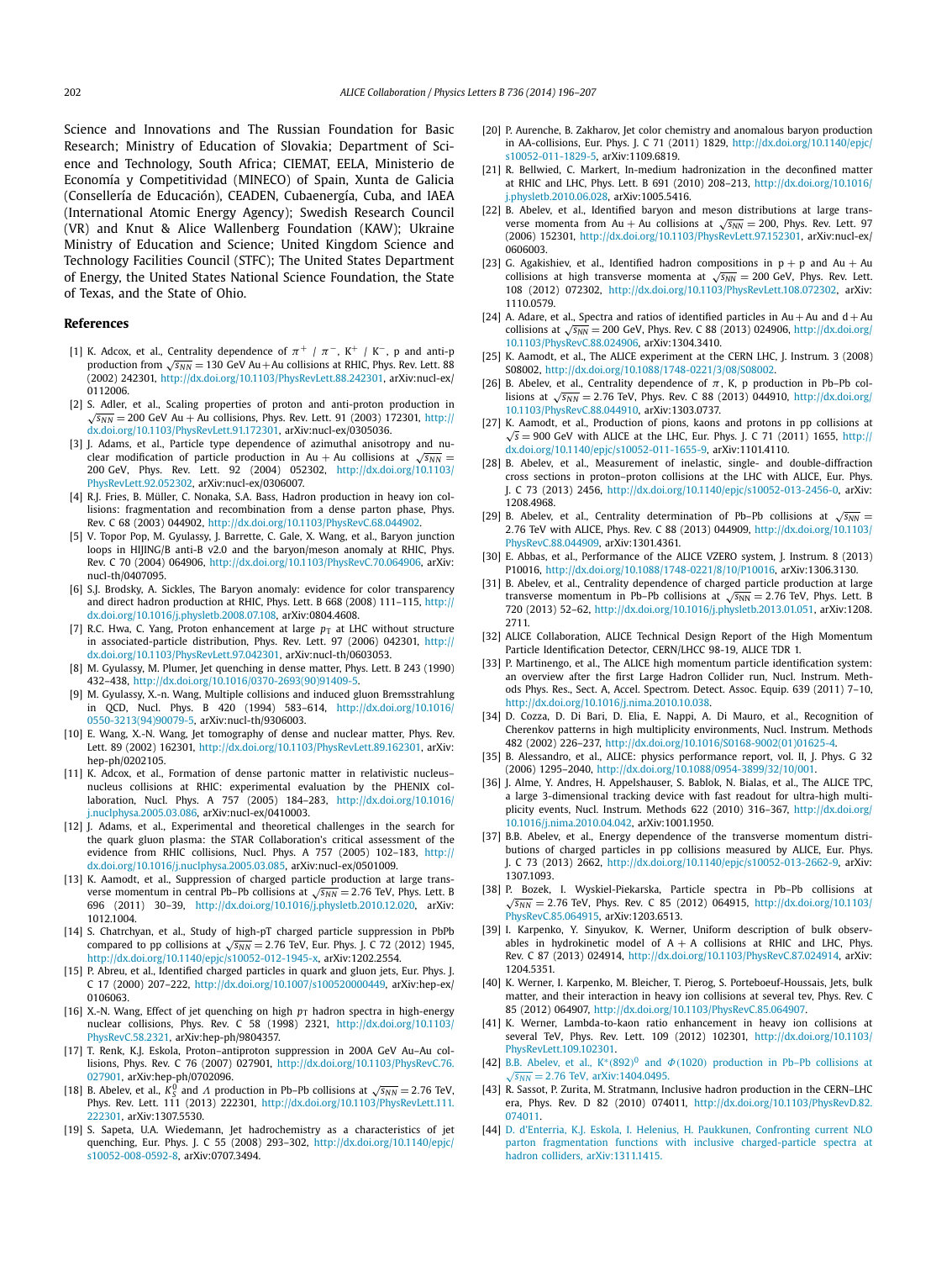#### <span id="page-7-0"></span>**ALICE Collaboration**

B. Abelev <sup>bt</sup>, J. Adam <sup>ak</sup>, D. Adamová <sup>cb</sup>, M.M. Aggarwal <sup>cf</sup>, G. Aglieri Rinella <sup>ah</sup>, M. Agnello <sup>[cm](#page-10-0), dd</sup>, A. Agostinelli <sup>z</sup>, N. Agrawal <sup>ar</sup>, Z. Ahammed <sup>[dw](#page-11-0)</sup>, N. Ahmad <sup>[r](#page-9-0)</sup>, A. Ahmad Masoodi <sup>r</sup>, I. Ahmed <sup>o</sup>, S.U. Ahn <sup>[bm](#page-10-0)</sup>, S.A. Ahn [bm,](#page-10-0) I. Aimo [cm](#page-10-0), [dd,](#page-11-0) S. Aiola [eb,](#page-11-0) M. Ajaz<sup>o</sup>, A. Akindinov <sup>bc</sup>, D. Aleksandrov <sup>[cs](#page-10-0)</sup>, B. Alessandro <sup>dd</sup>, D. Alexandre <sup>cu</sup>, A. Alici <sup>[cx](#page-10-0), [l](#page-9-0)</sup>, A. Alkin <sup>c</sup>, J. Alme <sup>ai</sup>, T. Alt <sup>am</sup>, V. Altini <sup>ae</sup>, S. Altinpinar <sup>q</sup>, I. Altsybeev <sup>dv</sup>, C. Alves Garcia Prado <sup>[dl](#page-11-0)</sup>, C. Andrei <sup>bw</sup>, A. Andronic <sup>cp</sup>, V. Anguelov <sup>cl</sup>, J. Anielski <sup>ay</sup>, T. Antičić <sup>cq</sup>, F. Antinori [da,](#page-11-0) P. Antonioli Cx, L. Aphecetche [df,](#page-11-0) H. Appelshäuser [aw,](#page-10-0) N. Arbor <sup>bp</sup>, S. Arcelli<sup>z</sup>, N. Armesto <sup>p</sup>, R. Arnaldi <s[u](#page-9-0)p>dd</sup>, T. Aronsson <sup>eb</sup>, I.C. Arsene <sup>u,cp</sup>, M. Arslandok <sup>aw</sup>, A. Augustinus <sup>ah</sup>, R. Averbeck <sup>cp</sup>, T.C. Awes <sup>cc</sup>, M.D. Azmi [r](#page-9-0)*,*[ch,](#page-10-0) M. Bach [am](#page-10-0), A. Badalà [cz,](#page-11-0) Y.W. Baek [an](#page-10-0)*,*[bo,](#page-10-0) S. Bagnasco [dd,](#page-11-0) R. Bailhache [aw](#page-10-0), V. Bairathi [cj,](#page-10-0) R. Bala <sup>ci</sup>, A. Baldisseri <sup>n</sup>, F. Baltasar Dos Santos Pedrosa <sup>ah</sup>, J. Bán <sup>bd</sup>, R.C. Baral <sup>bf</sup>, R. Barbera <sup>aa</sup>, F. Barile <sup>ae</sup>, G.G. Barnaföldi <sup>ea</sup>, L.S. Barnby <sup>cu</sup>, V. Barret <sup>[bo](#page-10-0)</sup>, J. Bartke <sup>di</sup>, M. Basile <sup>z</sup>, N. Bastid <sup>bo</sup>, S. Basu <sup>dw</sup>, B. Bathen <sup>ay</sup>, G. Batigne  $\frac{df}{dr}$ , B. Batyunya  $\frac{bk}{dr}$ , P.C. Batzing  $\frac{u}{dr}$ , C. Baumann  $\frac{aw}{dr}$ , I.G. Bearden  $\frac{by}{dr}$ , H. Beck  $\frac{aw}{dr}$ , C. Bedda  $\frac{cm}{dr}$ , N.K. Behera [ar,](#page-10-0) I. Belikov [az,](#page-10-0) F. Bellini<sup>z</sup>, R. Bellwied [dn,](#page-11-0) E. Belmont-Moreno [bi,](#page-10-0) G. Bencedi <sup>ea</sup>, S. Beole <sup>y</sup>, I. Berceanu <sup>[bw](#page-10-0)</sup>, A. Bercuci <sup>bw</sup>, Y. Berdnikov <sup>[cd](#page-10-0), 1</sup>, D. Berenyi <sup>ea</sup>, M.E. Berger <sup>ck</sup>, R.A. Bertens <sup>bb</sup>, D. Berzano <sup>y</sup>, L. Betev <sup>ah</sup>, A. Bhasin <sup>ci</sup>, A.K. Bhati <sup>cf</sup>, B. Bhattacharjee <sup>ao</sup>, J. Bhom <sup>ds</sup>, L. Bianchi <sup>y</sup>, N. Bianchi <sup>bq</sup>, C. Bianchin <sup>bb</sup>, J. Bielčík <sup>ak</sup>, J. Bielčíková <sup>cb</sup>, A. Bilandzic <sup>by</sup>, S. B[j](#page-9-0)elogrlic <sup>bb</sup>, F. Blanco <sup>j</sup>, D. Blau <sup>cs</sup>, C. Blume [aw,](#page-10-0) F. Bock <sup>[cl](#page-10-0),[bs](#page-10-0)</sup>, A. Bogdanov <sup>bu</sup>, H. Bøggild <sup>by</sup>, M. Bogolyubsky <sup>de</sup>, F.V. Böhmer <sup>ck</sup>, L. Boldizsár <sup>ea</sup>, M. Bombara [al,](#page-10-0) J. Book [aw,](#page-10-0) H. Borel [n,](#page-9-0) A. Borissov [dz](#page-11-0)*,*[co,](#page-10-0) J. Bornschein [am](#page-10-0), F. Bossú [bj,](#page-10-0) M. Botje [bz,](#page-10-0) E. Botta [y,](#page-10-0) S. Böttger  $a^V$ , P. Braun-Munzinger <sup>cp</sup>, M. Bregant [dl,](#page-11-0) T. Breitner  $a^V$ , T.A. Broker  $a^W$ , T.A. Browning [cn,](#page-10-0) M. Broz [aj](#page-10-0), [ak,](#page-10-0) E. Bruna [dd,](#page-11-0) G.E. Bruno [ae,](#page-10-0) D. Budnikov <sup>cr</sup>, H. Buesching [aw](#page-10-0), S. Bufalino dd, P. Buncic [ah,](#page-10-0) O. Busch <sup>cl</sup>, Z. Buthelezi [bj,](#page-10-0) D. Caffarri [ab,](#page-10-0) X. Cai [g](#page-9-0), H. Caines <sup>eb</sup>, A. Caliva <sup>bb</sup>, E. Calvo Villar <sup>cv</sup>, P. Camerini<sup>x</sup>, V. Canoa Roman <sup>[ah](#page-10-0)</sup>, F. Carena <sup>ah</sup>, W. Carena <sup>ah</sup>, F. Carminati <sup>ah</sup>, A. Casanova Díaz <sup>bq</sup>, J. Castillo Castellanos <sup>n</sup>, E.A.R. Casula <sup>w</sup>, V. Catanescu <sup>[bw](#page-10-0)</sup>, C. Cav[i](#page-9-0)cchioli <sup>ah</sup>, C. Ceballos Sanchez <sup>i</sup>, J. Cepila <sup>ak</sup>, P. Cerello <sup>dd</sup>, B. Chang [do,](#page-11-0) S. Chapeland [ah,](#page-10-0) J.L. Charvet [n,](#page-9-0) S. Chattopadhyay  $dw$ , S. Chattopadhyay  $ct$ , M. Cherney  $ce$ , C. Cheshkov [du,](#page-11-0) B. Cheynis [du,](#page-11-0) V. Chibante Barroso [ah,](#page-10-0) D.D. Chinellato [dn](#page-11-0)*,*[dm,](#page-11-0) P. Chochula [ah,](#page-10-0) M. Chojnacki [by](#page-10-0), S. Choudhury  $\frac{dw}{dw}$ , P. Christakoglou  $\frac{bz}{w}$ , C.H. Christensen  $\frac{by}{dw}$ , P. Christiansen  $\frac{af}{dw}$ , T. Chujo  $\frac{ds}{dw}$ , S.U. Chung  $\frac{ca}{dw}$ , C. Cicalo <sup>[cy](#page-11-0)</sup>, L. Cifare[l](#page-9-0)li <sup>1, z</sup>, F. Cindolo <sup>cx</sup>, J. Cleymans <sup>ch</sup>, F. Colamaria <sup>ae</sup>, D. Colella <sup>ae</sup>, A. Collu <sup>w</sup>, M. Colocci<sup> z</sup>, G. Conesa Balbastre <sup>bp</sup>, Z. Conesa del Valle <sup>[au](#page-10-0), ah</sup>, M.E. Connors <sup>eb</sup>, G. Contin <sup>x</sup>, J.G. Contreras <sup>[k](#page-9-0)</sup>, T.M. Cormier <sup>[cc](#page-10-0),dz</sup>, Y. Corrales Morales <sup>y</sup>, P. Cortese <sup>ad</sup>, I. Cortés Maldonado <sup>b</sup>, M.R. Cosentino <sup>[bs](#page-10-0),dl</sup>, F. Costa <sup>ah</sup>, P. Crochet <sup>bo</sup>, R. Cruz Albino <sup>k</sup>, E. Cuautle <sup>bh</sup>, L. Cunqueiro <sup>[bq](#page-10-0),ah</sup>, A. Dainese <sup>da</sup>, R. Dang <sup>g</sup>, A. Danu <sup>bg</sup>, D. Das <sup>[ct](#page-10-0)</sup>, I. Das <sup>au</sup>, K. Das <sup>ct</sup>, S. Das <sup>d</sup>, A. Dash <sup>dm</sup>, S. Dash <sup>[ar](#page-10-0)</sup>, S. De <sup>dw</sup>, H. Delagrange <sup>[df](#page-11-0), 2</sup>, A. De[l](#page-9-0)off<sup>bv</sup>, E. Dénes <sup>ea</sup>, G. D'Erasmo <sup>ae</sup>, G.O.V. de Barros <sup>dl</sup>, A. De Caro <sup>l,ac</sup>, G. de Cataldo <sup>cw</sup>, J. de Cuveland <sup>[am](#page-10-0)</sup>, A. De Falco <sup>w</sup>, D. De Gruttola <sup>[ac](#page-10-0), [l](#page-9-0)</sup>, N. De Marco <sup>dd</sup>, S. De Pasquale <sup>ac</sup>, R. de Rooij <sup>bb</sup>, M.A. Diaz Corchero <sup>[j](#page-9-0)</sup>, T. Dietel <sup>[ay](#page-10-0),ch</sup>, R. Divià <sup>ah</sup>, D. Di Bari <sup>[ae](#page-10-0)</sup>, S. Di Liberto <sup>db</sup>, A. Di Mauro <sup>ah</sup>, P. Di Nezza <sup>bq</sup>, Ø. Djuvsland <sup>q</sup>, A. Dobrin <sup>bb</sup>, T. Dobrowolski [bv](#page-10-0), D. Domenicis Gimenez <sup>dl</sup>, B. Dönigus <sup>aw</sup>, O. Dordic <sup>u</sup>, S. Dørheim Ck, A.K. Dubey [dw,](#page-11-0) A. Dubla [bb,](#page-10-0) L. Ducroux [du,](#page-11-0) P. Dupieux [bo,](#page-10-0) A.K. Dutta Majumdar Ct, R.J. Ehlers <sup>eb</sup>, D. Elia<sup>cw</sup>, H. Engel <sup>av</sup>, B. Erazmus <sup>[ah](#page-10-0), df</sup>, H.A. Erdal [ai,](#page-10-0) D. Eschweiler <sup>am</sup>, B. Espagnon <sup>au</sup>, M. Estienne [df,](#page-11-0) S. Esumi [ds,](#page-11-0) D. Evans [cu,](#page-10-0) S. Evdokimov [de,](#page-11-0) G. Eyyubova [u,](#page-9-0) D. Fabris [da,](#page-11-0) J. Faivre [bp,](#page-10-0) D. Falchieri<sup> z</sup>, A. Fantoni <sup>bq</sup>, M. Fasel <sup>[cl](#page-10-0)</sup>, D. Fehlker <sup>q</sup>, L. Feldkamp <sup>ay</sup>, D. Felea <sup>bg</sup>, A. Feliciello <sup>dd</sup>, G. Feofilov  $\frac{dv}{dv}$ , J. Ferencei  $\frac{cb}{dv}$ , A. Fernández Téllez  $\frac{b}{dv}$ , E.G. Ferreiro  $\frac{d}{dv}$ , A. Ferretti  $\frac{d}{dv}$ , A. Festanti  $\frac{db}{dv}$ , J. Figiel  $\frac{di}{dv}$ M.A.S. Figueredo <sup>[dl](#page-11-0),dp</sup>, S. Filchagin <sup>cr</sup>, D. Finogeev <sup>ba</sup>, F.M. Fionda <sup>ae</sup>, E.M. Fiore <sup>ae</sup>, E. Floratos <sup>cg</sup>, M. Floris <sup>ah</sup>, S. Foertsch [bj](#page-10-0), P. Foka <sup>cp</sup>, S. Fokin <sup>cs</sup>, E. Fragiacomo [dc,](#page-11-0) A. Francescon [ab](#page-10-0), [ah,](#page-10-0) U. Frankenfeld <sup>cp</sup>, U. Fuchs ah, C. Furget  $\rm^{bp}$ , M. Fusco Girard <sup>ac</sup>, J.J. Gaardhøje  $\rm^{by}$ , M. Gagliardi <sup>y</sup>, A.M. Gago <sup>cv</sup>, M. Gallio <sup>y</sup>, D.R. Gangadharan <[s](#page-9-0)up>s, bs</sup>, P. Ganoti [cg](#page-10-0), [cc,](#page-10-0) C. Garabatos [cp,](#page-10-0) E. Garcia-Solis [m,](#page-9-0) C. Gargiulo <sup>ah</sup>, I. Garishvili <sup>[bt](#page-10-0)</sup>, J. Gerhard [am,](#page-10-0) M. Germain [df,](#page-11-0) A. Gheata [ah,](#page-10-0) M. Gheata [bg](#page-10-0)*,*[ah,](#page-10-0) B. Ghidini [ae,](#page-10-0) P. Ghosh [dw,](#page-11-0) S.K. Ghosh [d,](#page-9-0) P. Gianotti <sup>bq</sup>, P. Giubellino <sup>ah</sup>, E. Gladysz-Dziadus <sup>[di](#page-11-0)</sup>, P. Glässel <sup>cl</sup>, R. Gomez <sup>k</sup>, P. González-Zamora <sup>[j](#page-9-0)</sup>, S. Gorbunov <sup>am</sup>, L. Görlich <sup>di</sup>, S. Gotovac <sup>dh</sup>, L.K. Graczykowski <sup>dy</sup>, R. Grajcarek <sup>cl</sup>, A. Grelli <sup>[bb](#page-10-0)</sup>, A. Grigoras <sup>ah</sup>, C. Grigor[a](#page-9-0)s <sup>ah</sup>, V. Grigoriev <sup>bu</sup>, A. Grigoryan <sup>a</sup>, S. Grigoryan <sup>[bk](#page-10-0)</sup>, B. Grinyov<sup>c</sup>, N. Grion <sup>dc</sup>, J.F. Grosse-Oetringhaus [ah,](#page-10-0) J.-Y. Grossiord [du,](#page-11-0) R. Grosso ah, F. Guber [ba,](#page-10-0) R. Guernane [bp,](#page-10-0) B. Guerzoni<sup>z</sup>, M. Guilbaud <sup>[du](#page-11-0)</sup>, K. Gulbrandsen <sup>by</sup>, H. Gulkanyan <sup>a</sup>, T. Gunji <sup>dr</sup>, A. Gupta <sup>ci</sup>, R. Gupta <sup>ci</sup>, K.H. Khan <sup>o</sup>, R. Haake <sup>ay</sup>, Ø. Haaland <sup>q</sup>, C. Hadjidakis <sup>au</sup>, M. Haiduc <sup>bg</sup>, H. Hamagaki <sup>dr</sup>, G. Hamar <sup>ea</sup>, L.D. Hanratty <sup>cu</sup>, A. Hansen [by,](#page-10-0) J.W. Harris [eb,](#page-11-0) H. Hartmann [am,](#page-10-0) A. Harton [m,](#page-9-0) D. Hatzifotiadou CX, S. Hayashi [dr](#page-11-0), S.T. Heckel [aw](#page-10-0),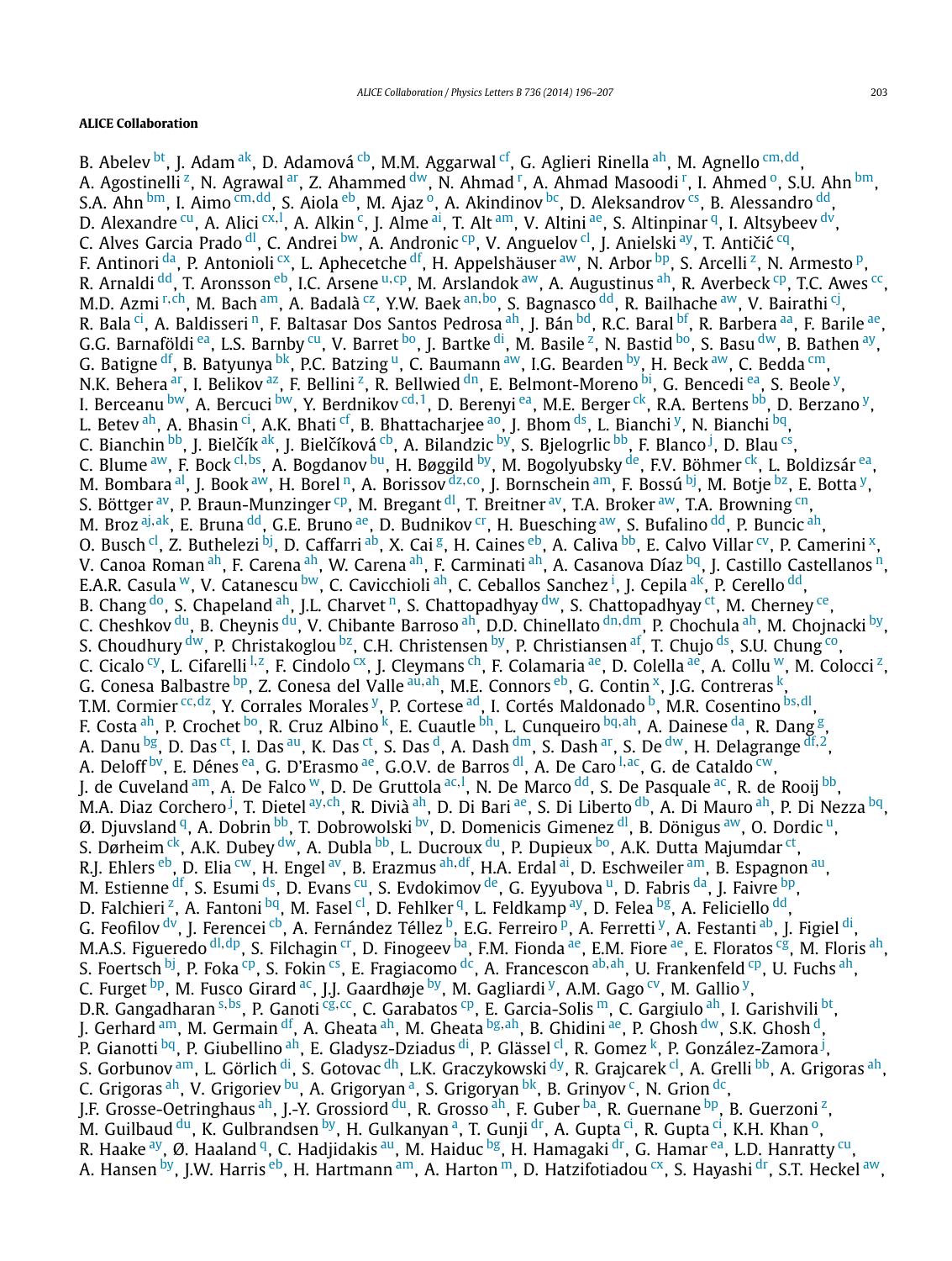M. Heide [ay,](#page-10-0) H. Helstrup [ai,](#page-10-0) A. Herghelegiu [bw,](#page-10-0) G. Herrera Corral [k,](#page-9-0) B.A. Hess [ag,](#page-10-0) K.F. Hetland ai, B. Hicks [eb,](#page-11-0) B. Hippolyte <sup>az</sup>, J. Hladky <sup>be</sup>, P. Hristov <sup>[ah](#page-10-0)</[s](#page-9-0)up>, M. Huang <sup>q</sup>, T.J. Humanic <sup>s</sup>, D. Hu[t](#page-9-0)ter <sup>am</sup>, D.S. Hwang <sup>t</sup>, R. Ilkaev <sup>cr</sup>, I. Ilkiv <sup>bv</sup>, M. Inaba <sup>ds</sup>, E. Incani <sup>[w](#page-9-0)</sup>, G.M. Innocenti <sup>y</sup>, C. Ionita <sup>ah</sup>, M. Ippolitov <sup>[cs](#page-10-0)</sup>, M. I[r](#page-9-0)fan <sup>r</sup>, M. Ivanov CP, V. Ivanov Cd, O. Ivanytskyi <sup>[c](#page-9-0)</sup>, A. Jachołkowski [aa](#page-10-0), P.M. Jacobs [bs,](#page-10-0) C. Jahnke [dl,](#page-11-0) H.J. Jang [bm,](#page-10-0) M.A. Janik <sup>dy</sup>, P.H.S.Y. Jay[ar](#page-10-0)athna <sup>dn</sup>, S. Jena <sup>ar,dn</sup>, R.T. Jimenez Bustamante <sup>[bh](#page-10-0)</sup>, P.G. Jones <sup>cu</sup>, H. Jung <sup>an</sup>, A. Jusko <sup>cu</sup>, S. Kalcher <sup>am</sup>, P. Kalinak <sup>bd</sup>, A. Kalweit <sup>ah</sup>, J. Kamin <sup>aw</sup>, J.H. Kang <sup>ec</sup>, V. Kaplin <sup>bu</sup>, S. Kar <sup>dw</sup>, A. Karasu Uysal <sup>bn</sup>, O. Kar[av](#page-10-0)ichev <sup>ba</sup>, T. Karavicheva <sup>ba</sup>, E. Karpechev <sup>ba</sup>, U. Kebschull <sup>av</sup>, R. Keidel <sup>[ed](#page-11-0)</sup>, B. Ketzer <sup>[ck](#page-10-0)</sup>, M.M. Khan <sup>[r](#page-9-0),3</sup>, P. Khan <sup>ct</sup>, S.A. Khan <sup>dw</sup>, A. Khanzadeev <sup>cd</sup>, Y. Kharlov <sup>de</sup>, B. Kileng <sup>ai</sup>, B. Kim <sup>ec</sup>, D.W. Kim <sup>[bm](#page-10-0),an</sup>, D.J. Kim <sup>do</sup>, J.S. Kim <sup>an</sup>, M. Kim <sup>an</sup>, M. Kim <sup>ec</sup>, S. Kim <sup>[t](#page-9-0)</sup>, T. Kim <sup>ec</sup>, S. Kirsch <sup>am</sup>, I. Kisel <sup>am</sup>, S. Kiselev <sup>bc</sup>, A. Kisiel <sup>dy</sup>, G. Kiss <sup>ea</sup>, J.L. Klay <sup>[f](#page-9-0)</sup>, J. Klein <sup>cl</sup>, C. Klein-Bösing <sup>ay</sup>, A. Kluge <sup>ah</sup>, M.L. Knichel <sup>cp</sup>, A.G. Knospe <sup>dj</sup>, C. Kobdaj <sup>[ah](#page-10-0),dg</sup>, M. Kofarago <sup>ah</sup>, M.K. Köhler <sup>cp</sup>, T. Kollegger <sup>am</sup>, A. Kolojvari <sup>dv</sup>, V. Kondratiev <sup>dv</sup>, N. Kondratyeva <sup>bu</sup>, A. Konevskikh <sup>ba</sup>, V. Kovalenko <sup>dv</sup>, M. Kowalski <sup>[ah](#page-10-0),di</sup>, S. Kox <sup>[bp](#page-10-0)</sup>, G. Koyithatta Meethaleveedu <sup>ar</sup>, J. Kral <sup>do</sup>, I. Králik <sup>bd</sup>, F. Kramer <sup>[aw](#page-10-0)</sup>, A. Kravčáková <sup>al</sup>, M. Krelina <sup>ak</sup>, M. Kretz [am,](#page-10-0) M. Krivda [cu](#page-10-0)*,*[bd,](#page-10-0) F. Krizek [cb](#page-10-0)*,*[ap,](#page-10-0) M. Krus [ak,](#page-10-0) E. Kryshen [cd](#page-10-0)*,*[ah,](#page-10-0) M. Krzewicki [cp,](#page-10-0) V. Kucera ˇ [cb,](#page-10-0) Y. Kucheriaev <sup>[cs](#page-10-0),2</sup>, T. Kugathasan <sup>ah</sup>, C. Kuhn <sup>az</sup>, P.G. Kuijer <sup>bz</sup>, I. Kulakov <sup>aw</sup>, J. Kumar <sup>ar</sup>, P. Kurashvili <sup>bv</sup>, A. Kurepin <sup>ba</sup>, A.B. Kurepin <sup>ba</sup>, A. Kuryakin <sup>cr</sup>, S. Kushpil <sup>cb</sup>, V. Kushpil <sup>cb</sup>, M.J. Kweon <sup>[cl](#page-10-0), at</sup>, Y. Kwon <sup>ec</sup>, P. Ladron de Guevara [bh,](#page-10-0) C. Lagana Fernandes d, I. Lakomov [au](#page-10-0), R. Langoy [dx,](#page-11-0) C. Lara [av,](#page-10-0) A. Lardeux [df,](#page-11-0) A. Lattuca <sup>y</sup>, S.L. La Pointe <sup>[dd](#page-11-0),bb</sup>, P. La Rocca <sup>aa</sup>, R. Lea <sup>x</sup>, L. Leardini <sup>cl</sup>, G.R. Lee <sup>cu</sup>, I. Legrand <sup>ah</sup>, J. Lehnert <sup>[aw](#page-10-0)</sup>, R.C. Lemmon <sup>ca</sup>, M. Lenhardt <sup>cp</sup>, V. Lenti <sup>cw</sup>, E. Leogrande <sup>bb</sup>, M. Leoncino <sup>y</sup>, I. León Monzón <sup>dk</sup>, P. Lévai <sup>ea</sup>, S. Li <sup>[g](#page-9-0), bo</sup>, J. Lien <sup>dx</sup>, R. Lietava <sup>cu</sup>, S. Lindal <sup>u</sup>, V. Lindenstruth <sup>am</sup>, C. Lippmann <[s](#page-9-0)up>cp</sup>, M.A. Lisa <sup>s</sup>, H.M. Ljunggren <sup>af</sup>, D.F. Lodato <sup>bb</sup>, P.I. Loenne <sup>[q](#page-9-0)</sup>, V.R. Loggins <sup>dz</sup>, V. Loginov <sup>bu</sup>, D. Lohner <sup>cl</sup>, C. Loizides <sup>bs</sup>, X. Lopez <sup>[bo](#page-10-0)</sup>, E. López Torres <sup>[i](#page-9-0)</sup>, X.-G. Lu <sup>[cl](#page-10-0)</sup>, P. Luettig <sup>aw</sup>, M. Lunardon <sup>ab</sup>, J. Luo <sup>g</sup>, G. Luparello [bb,](#page-10-0) C. Luzzi [ah,](#page-10-0) R. Ma [eb,](#page-11-0) A. Maevskaya [ba,](#page-10-0) M. Mager [ah,](#page-10-0) D.P. Mahapatra [bf,](#page-10-0) A. Maire [cl](#page-10-0)*,*[az,](#page-10-0) M. Malaev <sup>[cd](#page-10-0)</sup>, I. Maldonado Cervantes <sup>[bh](#page-10-0)</sup>, L. Malinina <sup>[bk](#page-10-0), 4</sup>, D. Mal'Kevich <sup>bc</sup>, P. Malzacher <sup>[cp](#page-10-0)</sup>, A. Mamonov <sup>cr</sup>, L. Manceau <sup>dd</sup>, V. Manko<sup>cs</sup>, F. Manso <sup>bo</sup>, V. Manzari <sup>[ah](#page-10-0), cw</sup>, M. Marchisone <sup>[y](#page-10-0), bo</sup>, J. Mareš <sup>be</sup>, G.V. Margagliotti<sup>x</sup>, A. Margotti<sup>cx</sup>, A. Marín<sup>cp</sup>, C. Markert [ah](#page-10-0), [dj](#page-11-0), M. Marquard [aw,](#page-10-0) I. Martashvili<sup>dq</sup>, N.A. Martin <sup>cp</sup>, P. Martinengo <sup>ah</sup>, M.I. Martínez <sup>b</sup>, G. Martínez García <sup>df</sup>, J. Martin Blanco <sup>df</sup>, Y. Martynov <sup>c</sup>, A. Mas <sup>df</sup>, S. Masciocchi <sup>cp</sup>, M. Masera <sup>y</sup>, A. Masoni <sup>[cy](#page-11-0)</sup>, L. Massacrier <sup>df</sup>, A. Mastroserio <sup>ae</sup>, A. Matyja <sup>di</sup>, C. Mayer  $\frac{di}{i}$ , J. Mazer  $\frac{dq}{i}$ , R. Mazumder [as,](#page-10-0) M.A. Mazzoni  $\frac{db}{i}$ , F. Meddi <sup>v</sup>, A. Menchaca-Rocha  $\frac{bi}{i}$  $\frac{bi}{i}$  $\frac{bi}{i}$ , E. Meninno <sup>ac</sup>, J. Mercado Pérez <sup>cl</sup>, M. Meres [aj,](#page-10-0) Y. Miake [ds,](#page-11-0) K. Mikhaylov [bc](#page-10-0), [bk,](#page-10-0) L. Milano [ah,](#page-10-0) J. Milosevic [u](#page-9-0), [5,](#page-11-0) A. Mischke [bb,](#page-10-0) A.N. Mishra [as,](#page-10-0) D. Miskowiec <sup>cp</sup>, C.M. Mitu [bg,](#page-10-0) J. Mlynarz <sup>dz</sup>, B. Mohanty <sup>[dw](#page-11-0),bx</sup>, L. Molnar <sup>[az](#page-10-0)</sup>, L. Montaño Zetina <sup>k</sup>, E. Montes <sup>[j](#page-9-0)</sup>, M. Morando <sup>ab</sup>, D.A. Moreira De Godoy <sup>[dl](#page-11-0)</sup>, S. Moretto <sup>ab</sup>, A. Morreale <sup>[do](#page-11-0),df</sup>, A. Morsch [ah,](#page-10-0) V. Muccifora <sup>bq</sup>, E. Mudnic <sup>dh</sup>, S. Muhuri <sup>dw</sup>, M. Mukherjee <sup>dw</sup>, H. Müller ah, M.G. Munhoz <sup>dl</sup>, S. Murray [ch,](#page-10-0) L. Musa [ah,](#page-10-0) J. Musinsky [bd,](#page-10-0) B.K. Nandi [ar,](#page-10-0) R. Nania Cx, E. Nappi Cw, C. Nattrass [dq,](#page-11-0) T.K. Nayak [dw,](#page-11-0) S. Nazarenko <sup>cr</sup>, A. Nedosekin <sup>bc</sup>, M. Nicassio <sup>cp</sup>, M. Niculescu <sup>[bg](#page-10-0), ah</sup>, B.S. Nielsen <sup>by</sup>, S. Nikolaev <sup>[cs](#page-10-0)</sup>, S. Niku[l](#page-9-0)in <sup>cs</sup>, V. Nikulin <sup>cd</sup>, B.S. Nilsen <sup>ce</sup>, F. Noferini <sup>l,cx</sup>, P. Nomokonov <sup>bk</sup>, G. Nooren <sup>bb</sup>, A. Nyanin <sup>cs</sup>, J. Nystrand [q,](#page-9-0) H. Oeschler [cl](#page-10-0)*,*[ax,](#page-10-0) S. Oh [eb,](#page-11-0) S.K. Oh [bl](#page-10-0)*,*[an](#page-10-0)*,*[6,](#page-11-0) A. Okatan [bn,](#page-10-0) L. Olah [ea,](#page-11-0) J. Oleniacz [dy,](#page-11-0) A.C. Oliveira Da Silva <sup>dl</sup>, J. Onderwaater <sup>cp</sup>, C. Oppedisano <sup>dd</sup>, A. Ortiz Velasquez <sup>af</sup>, A. Oskarsson <sup>af</sup>, J. Otwinowski <sup>cp</sup>, K. Oyama <sup>cl</sup>, Y. Pachmayer <sup>cl</sup>, M. Pachr <sup>ak</sup>, P. Pagano <sup>ac</sup>, G. Paić <sup>bh</sup>, F. Painke <sup>am</sup>, C. Pajares <sup>p</sup>, S.K. Pal <sup>dw</sup>, A. Palmeri<sup>cz</sup>, D. Pant [ar,](#page-10-0) V. P[a](#page-9-0)pikyan <sup>a</sup>, G.S. Pappalardo <sup>cz</sup>, W.J. Park <sup>cp</sup>, A. Passfeld <sup>[ay](#page-10-0)</sup>, D.I. Patalakha <sup>de</sup>, V. Paticchio <sup>cw</sup>, B. Paul <sup>ct</sup>, T. Pawlak <sup>dy</sup>, T. Peitzmann [bb](#page-10-0), H. Pereira Da Costa<sup>n</sup>, E. Pereira De Oliveira Filho <sup>dl</sup>, D. Peresunko <sup>cs</sup>, C.E. Pérez Lara <sup>bz</sup>, W. Peryt <sup>[dy](#page-11-0), 2</sup>, A. Pesci <sup>cx</sup>, Y. Pestov <sup>e</sup>, V. Petráček <sup>ak</sup>, M. Petran <sup>ak</sup>, M. Petris <sup>bw</sup>, M. Petrovici <sup>bw</sup>, C. Petta <sup>aa</sup>, S. Piano <sup>dc</sup>, M. Pikna <sup>aj</sup>, P. Pillot <sup>df</sup>, O. Pinazza <sup>[ah](#page-10-0),cx</sup>, L. Pinsky <sup>dn</sup>, D.B. Piyarathna <sup>dn</sup>, M. Płoskoń <sup>bs</sup>, M. Planinic <sup>[cq](#page-10-0),dt</sup>, J. Pluta <sup>dy</sup>, S. Pochybova <sup>ea</sup>, P.L.M. Podesta-Lerma [dk,](#page-11-0) M.G. Poghosyan [ah](#page-10-0)*,*[ce,](#page-10-0) E.H.O. Pohjoisaho [ap,](#page-10-0) B. Polichtchouk [de,](#page-11-0) N. Poljak [cq](#page-10-0)*,*[dt](#page-11-0), A. Pop [bw](#page-10-0), S. Porteboeuf-Houssais [bo,](#page-10-0) J. Porter [bs,](#page-10-0) V. Pospisil [ak,](#page-10-0) B. Potukuchi [ci,](#page-10-0) S.K. Prasad [d](#page-9-0)*,*[dz,](#page-11-0) R. Preghenella <sup>[cx](#page-10-0), [l](#page-9-0)</sup>, F. Prino <sup>dd</sup>, C.A. Pruneau <sup>dz</sup>, I. Pshenichnov <sup>ba</sup>, G. Puddu <sup>w</sup>, V. Punin <sup>cr</sup>, J. Putschke <sup>dz</sup>, H. Qvigstad <sup>u</sup>, A. Rachevski [dc,](#page-11-0) S. Raha [d,](#page-9-0) J. Rak [do,](#page-11-0) A. Rakotozafindrabe <sup>n</sup>, L. Ramello <sup>ad</sup>, R. Raniwala [cj,](#page-10-0) S. Raniwala <sup>cj</sup>, S.S. Räsänen <sup>ap</sup>, B.T. Rascanu <sup>[aw](#page-10-0)</sup>, D. Rathee <sup>cf</sup>, A.W. Rauf <sup>o</sup>, V. Razazi <sup>w</sup>, K.F. Read <sup>dq</sup>, J.S. Real <sup>bp</sup>, K. Redlich <sup>[bv](#page-10-0), [7](#page-11-0)</sup>, R.J. Reed <sup>eb</sup>, A. Rehman <sup>q</sup>, P. Reichelt <sup>aw</sup>, M. Reicher <sup>bb</sup>, F. Reidt <sup>[cl](#page-10-0), ah</sup>, R. Renfordt [aw,](#page-10-0) A.R. Reolon [bq,](#page-10-0) A. Reshetin [ba,](#page-10-0) F. Rettig [am,](#page-10-0) J.-P. Revol [ah,](#page-10-0) K. Reygers [cl,](#page-10-0) V. Riabov [cd,](#page-10-0) R.A. Ricci <sup>br</sup>, T. Richert <sup>af</sup>, M. Richter <sup>u</sup>, P. Riedler <sup>ah</sup>, W. Riegler <sup>ah</sup>, F. Riggi <sup>aa</sup>, A. Rivetti <sup>dd</sup>, E. Rocco <sup>bb</sup>,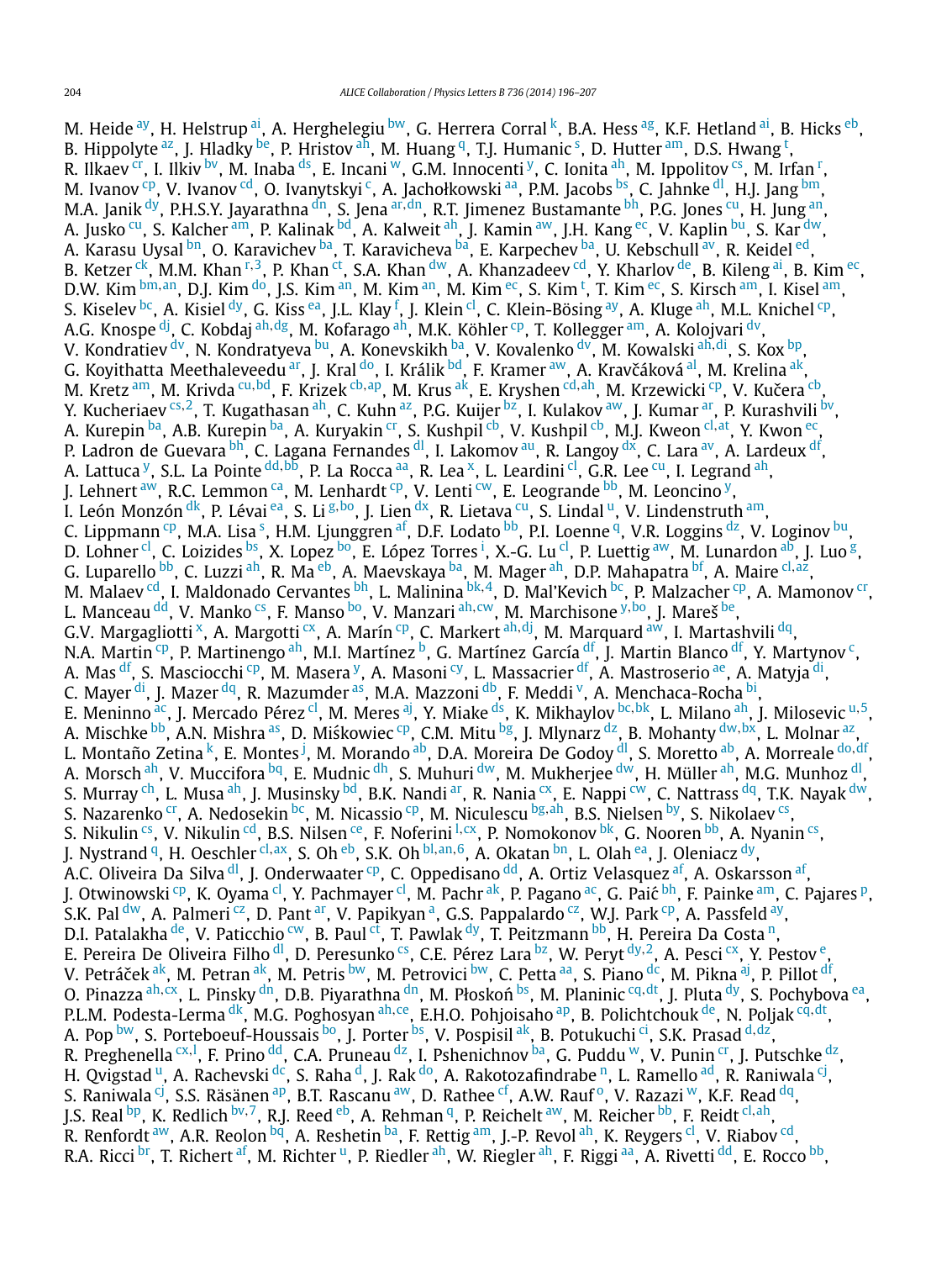<span id="page-9-0"></span>M. Rodríguez Cahuantzi<sup>b</sup>, A. Rodriguez Manso <sup>bz</sup>, K. Røed <sup>u</sup>, E. Rogochaya <sup>bk</sup>, S. Rohni <sup>ci</sup>, D. Rohr [am,](#page-10-0) D. Röhrich <sup>q</sup>, R. Romita [dp](#page-11-0), [ca,](#page-10-0) F. Ronchetti <sup>bq</sup>, L. Ronflette [df,](#page-11-0) P. Rosnet [bo,](#page-10-0) S. Rossegger [ah,](#page-10-0) A. Rossi ah, F. Roukoutakis <sup>[cg](#page-10-0),[ah](#page-10-0)</sup>, A. Roy <sup>as</sup>, C. Roy <sup>az</sup>, P. Roy <sup>ct</sup>, A.J. Rubio Montero <sup>j</sup>, R. Rui <sup>x</sup>, R. Russo <sup>y</sup>, E. Ryabinkin <sup>cs</sup>, Y. Ryabov <sup>cd</sup>, A. Rybicki <sup>di</sup>, S. Sadovsky <sup>de</sup>, K. Šafařík <sup>ah</sup>, B. Sahlmuller <sup>aw</sup>, R. Sahoo <sup>as</sup>, P.K. Sahu <sup>bf</sup>, J. Saini <sup>[dw](#page-11-0)</sup>, C.A. Salgado <sup>p</sup>, J. Salzwedel <sup>s</sup>, S. Sambyal <sup>ci</sup>, V. Samsonov <sup>cd</sup>, X. Sanchez Castro <sup>[az](#page-10-0), bh</sup>, F.J. Sánchez Rodríguez <sup>dk</sup>, L. Šándor <sup>bd</sup>, A. Sandoval <sup>bi</sup>, M. Sano <sup>ds</sup>, G. Santagati <sup>aa</sup>, D. Sarkar <sup>[dw](#page-11-0)</sup>, E. Scapparone <sup>cx</sup>, F. Scarlassara <sup>ab</sup>, R.P. Scharenberg <sup>cn</sup>, C. Schiaua <sup>[bw](#page-10-0)</sup>, R. Schicker <sup>cl</sup>, C. Schmidt <sup>cp</sup>, H.R. Schmidt [ag,](#page-10-0) S. Schuchmann [aw,](#page-10-0) J. Schukraft [ah,](#page-10-0) M. Schulc [ak,](#page-10-0) T. Schuster [eb,](#page-11-0) Y. Schutz [ah](#page-10-0)*,*[df,](#page-11-0) K. Schwar[z](#page-10-0) <sup>cp</sup>, K. Schweda <sup>cp</sup>, G. Scioli<sup> z</sup>, E. Scomparin <sup>dd</sup>, P.A. Scott <sup>cu</sup>, R. Scott <sup>dq</sup>, G. Segato <sup>[ab](#page-10-0)</sup>, I.E. Seger <sup>ce</sup>, I. Selyuzhenkov <sup>cp</sup>, J. Seo <sup>co</sup>, E. Serradilla <sup>j,bi</sup>, A. Sevcenco <sup>bg</sup>, A. Shabetai <sup>df</sup>, G. Shabratova <sup>bk</sup>, R. Shahoyan <sup>ah</sup>, A. Shangaraev <sup>de</sup>, N. Sharma <sup>[dq](#page-11-0),bf</sup>, S. Sharma <sup>ci</sup>, K. Shigaki <sup>aq</sup>, K. Shtejer <sup>y</sup>, Y. Sibiriak <sup>cs</sup>, S. Siddhanta <sup>[cy](#page-11-0)</sup>, T. Siemiarczuk by, D. Silvermyr <sup>cc</sup>, C. Silvestre  $\frac{bp}{p}$ , G. Simatovic [dt,](#page-11-0) R. Singaraju [dw,](#page-11-0) R. Singh <sup>ci</sup>, S. Singha <sup>[bx](#page-10-0),[dw](#page-11-0)</sup>, V. Singhal <sup>dw</sup>, B.C. Sinha <sup>dw</sup>, T. Sinha <sup>ct</sup>, B. Sitar <sup>[aj](#page-10-0)</sup>, M. Sitta <sup>ad</sup>, T.B. Skaali <sup>u</sup>, K. Skjerdal <sup>q</sup>, R. Smakal <sup>ak</sup>, N. Smirnov <sup>eb</sup>, R.J.M. Snellings <sup>[bb](#page-10-0)</sup>, C. Søgaard <sup>af</sup>, R. Soltz <sup>[bt](#page-10-0)</sup>, J. Song <sup>co</sup>, M. Song <sup>ec</sup>, F. Soramel <sup>ab</sup>, S. Sorensen <sup>dq</sup>, M. Spacek <sup>ak</sup>, I. Sputowska <sup>di</sup>, M. Spyropoulou-Stassinaki <sup>[cg](#page-10-0)</sup>, B.K. Srivastava <sup>[cn](#page-10-0)</sup>, J. Stachel <sup>cl</sup>, I. Stan <sup>[bg](#page-10-0)</sup>, G. Stefanek <sup>bv</sup>, M. Steinpreis <sup>s</sup>, E. Stenlund <sup>af</sup>, G. Steyn <sup>bj</sup>, J.H. Stiller <sup>cl</sup>, D. Stocco <sup>df</sup>, M. Stolpovskiy [de,](#page-11-0) P. Strmen [aj,](#page-10-0) A.A.P. Suaide [dl,](#page-11-0) M.A. Subieta Vasquez <sup>y</sup>, T. Sugitate [aq,](#page-10-0) C. Suire [au,](#page-10-0) M. Suleymanov <sup>o</sup>, R. Sultanov <sup>bc</sup>, M. Šumbera <sup>cb</sup>, T. Susa <sup>cq</sup>, T.J.M. Symons <sup>[bs](#page-10-0)</sup>, A. Szanto de Toledo <sup>dl</sup>, I. Szarka <sup>aj</sup>, A. Szczepankiewicz <sup>ah</sup>, M. Szymanski <sup>[dy](#page-11-0)</sup>, J. Takahashi <sup>dm</sup>, M.A. Tangaro <sup>ae</sup>, J.D. Tapia Takaki <sup>[au](#page-10-0),[8](#page-11-0)</sup>, A. Tarantola Peloni <sup>aw</sup>, A. Tarazona Martinez <sup>[ah](#page-10-0)</sup>, M.G. Tarzila <sup>bw</sup>, A. Tauro <sup>ah</sup>, G. Tejeda Muñoz <sup>b</sup>, A. Telesca <sup>ah</sup>, C. Terrevoli <sup>w</sup>, A. Ter Minasyan <sup>[bu](#page-10-0)</sup>, J. Thäder <sup>[cp](#page-10-0)</sup>, D. Thomas <sup>bb</sup>, R. Tieulent <sup>du</sup>, A.R. Timmins <sup>dn</sup>, A. Toia <sup>[da](#page-11-0), [aw](#page-10-0)</sup>, H. Torii <sup>dr</sup>, V. Trubnikov<sup>c</sup>, W.H. Trzaska <sup>do</sup>, T. Tsuji <sup>dr</sup>, A. Tumkin <sup>cr</sup>, R. Turrisi <sup>da</sup>, T.S. Tveter <sup>u</sup>, J. Ulery [aw,](#page-10-0) K. Ullaland q, A. Uras [du,](#page-11-0) G.L. Usai w, M. Vajzer [cb,](#page-10-0) M. Vala [bk](#page-10-0)*,*[bd,](#page-10-0) L. Valencia Palomo [au](#page-10-0)*,*[bo](#page-10-0), S. Vallero <sup>[y](#page-10-0), cl</sup>, P. Vande Vyvre <sup>ah</sup>, L. Vannucci <sup>[br](#page-10-0)</sup>, J. Van Der Maarel <sup>bb</sup>, J.W. Van Hoorne <sup>ah</sup>, M. van Leeuwen <sup>bb</sup>, A. Vargas <sup>b</sup>, R. Varma <sup>ar</sup>, M. Vasileiou <sup>[cg](#page-10-0)</sup>, A. Vasiliev <sup>cs</sup>, V. Vechernin <sup>dv</sup>, M. Veldhoen <sup>bb</sup>, A. Velure <sup>q</sup>, M. Venaruzzo <sup>[x](#page-10-0)</sup>, E. Vercellin <sup>y</sup>, S. Vergara Limón <sup>b</sup>, R. Vernet <sup>h</sup>, M. Verweij <sup>dz</sup>, L. Vickovic <sup>dh</sup>, G. Viesti <sup>[ab](#page-10-0)</sup>, J. Viinikainen <sup>do</sup>, Z. Vilakazi <sup>bj</sup>, O. Villalobos Baillie <sup>cu</sup>, A. Vinogradov <sup>cs</sup>, L. Vinogradov <sup>[dv](#page-11-0)</sup>, Y. Vinogradov <sup>cr</sup>, T. Virgili <sup>ac</sup>, Y.P. Viyogi <sup>[dw](#page-11-0)</sup>, A. Vodopyanov <sup>bk</sup>, M.A. Völkl <sup>cl</sup>, K. Voloshin <sup>bc</sup>, S.A. Voloshin <sup>dz</sup>, G. Volpe [ah,](#page-10-0) B. von Haller [ah,](#page-10-0) I. Vorobyev [dv,](#page-11-0) D. Vranic [cp](#page-10-0)*,*[ah,](#page-10-0) J. Vrláková [al,](#page-10-0) B. Vulpescu [bo,](#page-10-0) A. Vyushin [cr,](#page-10-0) B. Wagner <sup>q</sup>, J. Wagner <sup>cp</sup>, V. Wagner <sup>ak</sup>, M. Wang <sup>g, df</sup>, Y. Wang <sup>cl</sup>, D. Watanabe [ds,](#page-11-0) M. Weber [dn,](#page-11-0) J.P. Wessels [ay,](#page-10-0) U. Westerhoff ay, J. Wiechula [ag,](#page-10-0) J. Wikne <sup>u</sup>, M. Wilde ay, G. Wilk by, J. Wilkinson <sup>cl</sup>, M.C.S. Williams <sup>cx</sup>, B. Windelband <sup>cl</sup>, M. Winn <sup>cl</sup>, C. Xiang <sup>g</sup>, C.G. Yaldo <sup>dz</sup>, Y. Yamaguchi <sup>dr</sup>, H. Yang <sup>bb</sup>, P. Yang <sup>g</sup>, S. Yang <sup>q</sup>, S. Yano <sup>aq</sup>, S. Yasnopolskiy <sup>cs</sup>, J. Yi <sup>co</sup>, Z. Yin <sup>g</sup>, I.-K. Yoo <sup>co</sup>, I. Yushmanov <sup>cs</sup>, V. Zaccolo [by,](#page-10-0) C. Zach [ak,](#page-10-0) A. Zaman <sup>o</sup>, C. Zampolli Cx, S. Zaporozhets [bk,](#page-10-0) A. Zarochentsev [dv,](#page-11-0) P. Závada [be,](#page-10-0) N. Zaviyalov <sup>cr</sup>, H. Zbroszczyk <sup>dy</sup>, I.S. Zgura <sup>bg</sup>, M. Zhalov <sup>cd</sup>, F. Zhang <sup>g</sup>, H. Zhang <sup>g</sup>, X. Zhang <sup>[bo](#page-10-0),g,bs</sup>, Y. Zhang g, C. Zhao u, D. Zhou g, F. Zhou g, Y. Zhou [bb,](#page-10-0) H. Zhu g, J. Zhu [df](#page-11-0)*,*g, J. Zhu g, X. Zhu g, A. Zichichi <sup>l</sup>*,*[z,](#page-10-0) A. Zimmermann <sup>cl</sup>, M.B. Zimmermann [ay](#page-10-0), [ah,](#page-10-0) G. Zinovjev <sup>c</sup>, Y. Zoccarato [du,](#page-11-0) M. Zynovyev <sup>c</sup>, M. Zyzak [aw](#page-10-0)

- <sup>a</sup> *A.I. Alikhanyan National Science Laboratory (Yerevan Physics Institute) Foundation, Yerevan, Armenia*
- <sup>b</sup> *Benemérita Universidad Autónoma de Puebla, Puebla, Mexico*
- <sup>c</sup> *Bogolyubov Institute for Theoretical Physics, Kiev, Ukraine*
- <sup>d</sup> Bose Institute, Department of Physics and Centre for Astroparticle Physics and Space Science (CAPSS), Kolkata, India
- <sup>e</sup> *Budker Institute for Nuclear Physics, Novosibirsk, Russia*
- <sup>f</sup> *California Polytechnic State University, San Luis Obispo, CA, United States*
- <sup>g</sup> *Central China Normal University, Wuhan, China* <sup>h</sup> *Centre de Calcul de l'IN2P3, Villeurbanne, France*
- 
- <sup>i</sup> *Centro de Aplicaciones Tecnológicas y Desarrollo Nuclear (CEADEN), Havana, Cuba*
- <sup>j</sup> *Centro de Investigaciones Energéticas Medioambientales y Tecnológicas (CIEMAT), Madrid, Spain*
- <sup>k</sup> *Centro de Investigación y de Estudios Avanzados (CINVESTAV), Mexico City and Mérida, Mexico*
- <sup>l</sup> *Centro Fermi – Museo Storico della Fisica e Centro Studi e Ricerche "Enrico Fermi", Rome, Italy*
- <sup>m</sup> *Chicago State University, Chicago, USA*
- <sup>n</sup> *Commissariat à l'Energie Atomique, IRFU, Saclay, France* <sup>o</sup> *COMSATS Institute of Information Technology (CIIT), Islamabad, Pakistan*
- 
- <sup>p</sup> Departamento de Física de Partículas and IGFAE, Universidad de Santiago de Compostela, Santiago de Compostela, Spain
- <sup>q</sup> *Department of Physics and Technology, University of Bergen, Bergen, Norway*
- <sup>r</sup> *Department of Physics, Aligarh Muslim University, Aligarh, India*
- <sup>s</sup> *Department of Physics, Ohio State University, Columbus, OH, United States*
- <sup>t</sup> *Department of Physics, Sejong University, Seoul, South Korea*
- <sup>u</sup> *Department of Physics, University of Oslo, Oslo, Norway*
- <sup>v</sup> *Dipartimento di Fisica dell'Università 'La Sapienza' and Sezione INFN Rome, Italy*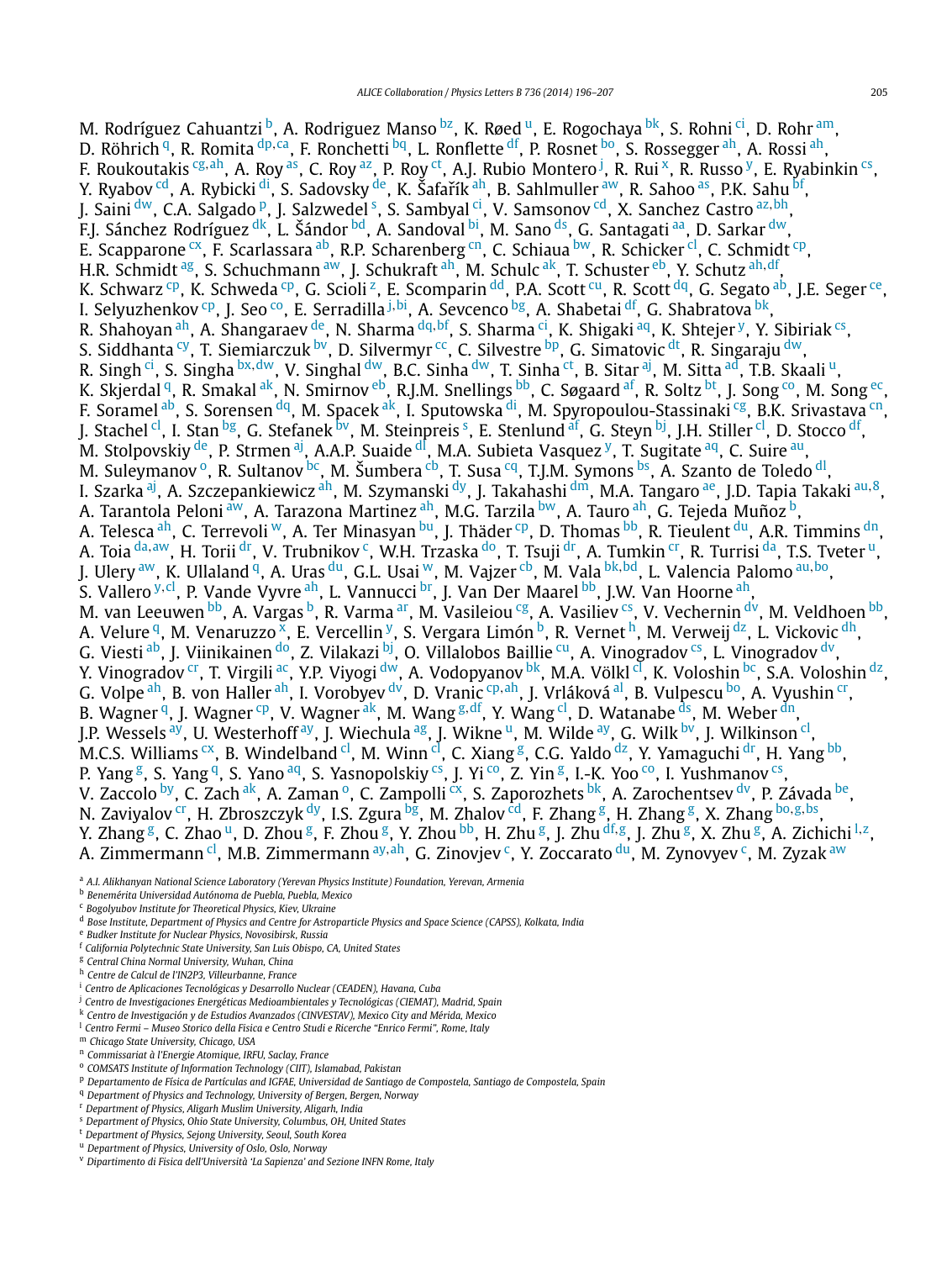- <span id="page-10-0"></span><sup>w</sup> *Dipartimento di Fisica dell'Università and Sezione INFN, Cagliari, Italy*
- <sup>x</sup> *Dipartimento di Fisica dell'Università and Sezione INFN, Trieste, Italy*
- <sup>y</sup> *Dipartimento di Fisica dell'Università and Sezione INFN, Turin, Italy*
- <sup>z</sup> *Dipartimento di Fisica e Astronomia dell'Università and Sezione INFN, Bologna, Italy*
- aa *Dipartimento di Fisica e Astronomia dell'Università and Sezione INFN, Catania, Italy*
- ab *Dipartimento di Fisica e Astronomia dell'Università and Sezione INFN, Padova, Italy*
- ac *Dipartimento di Fisica 'E.R. Caianiello' dell'Università and Gruppo Collegato INFN, Salerno, Italy*
- ad Dipartimento di Scienze e Innovazione Tecnologica dell'Università del Piemonte Orientale and Gruppo Collegato INFN, Alessandria, Italy
- ae *Dipartimento Interateneo di Fisica 'M. Merlin' and Sezione INFN, Bari, Italy*
- af *Division of Experimental High Energy Physics, University of Lund, Lund, Sweden*
- ag *Eberhard Karls Universität Tübingen, Tübingen, Germany*
- ah *European Organization for Nuclear Research (CERN), Geneva, Switzerland*
- ai *Faculty of Engineering, Bergen University College, Bergen, Norway*
- aj *Faculty of Mathematics, Physics and Informatics, Comenius University, Bratislava, Slovakia*
- ak *Faculty of Nuclear Sciences and Physical Engineering, Czech Technical University in Prague, Prague, Czech Republic*
- al *Faculty of Science, P.J. Šafárik University, Košice, Slovakia*
- am *Frankfurt Institute for Advanced Studies, Johann Wolfgang Goethe-Universität Frankfurt, Frankfurt, Germany*
- an *Gangneung-Wonju National University, Gangneung, South Korea*
- ao *Gauhati University, Department of Physics, Guwahati, India*
- ap *Helsinki Institute of Physics (HIP), Helsinki, Finland*
- aq *Hiroshima University, Hiroshima, Japan*
- ar *Indian Institute of Technology Bombay (IIT), Mumbai, India*
- as *Indian Institute of Technology Indore (IITI), Indore, India*
- at *Inha University, Incheon, South Korea*
- au *Institut de Physique Nucléaire d'Orsay (IPNO), Université Paris-Sud, CNRS-IN2P3, Orsay, France*
- av *Institut für Informatik, Johann Wolfgang Goethe-Universität Frankfurt, Frankfurt, Germany*
- aw *Institut für Kernphysik, Johann Wolfgang Goethe-Universität Frankfurt, Frankfurt, Germany*
- ax *Institut für Kernphysik, Technische Universität Darmstadt, Darmstadt, Germany*
- ay *Institut für Kernphysik, Westfälische Wilhelms-Universität Münster, Münster, Germany*
- az *Institut Pluridisciplinaire Hubert Curien (IPHC), Université de Strasbourg, CNRS-IN2P3, Strasbourg, France*
- ba *Institute for Nuclear Research, Academy of Sciences, Moscow, Russia*
- bb *Institute for Subatomic Physics of Utrecht University, Utrecht, Netherlands*
- bc *Institute for Theoretical and Experimental Physics, Moscow, Russia*
- bd *Institute of Experimental Physics, Slovak Academy of Sciences, Košice, Slovakia*
- be *Institute of Physics, Academy of Sciences of the Czech Republic, Prague, Czech Republic*
- bf *Institute of Physics, Bhubaneswar, India*
- bg *Institute of Space Science (ISS), Bucharest, Romania*
- bh *Instituto de Ciencias Nucleares, Universidad Nacional Autónoma de México, Mexico City, Mexico*
- bi *Instituto de Física, Universidad Nacional Autónoma de México, Mexico City, Mexico*
- bj *iThemba LABS, National Research Foundation, Somerset West, South Africa*
- bk *Joint Institute for Nuclear Research (JINR), Dubna, Russia*
- bl *Konkuk University, Seoul, South Korea*
- bm *Korea Institute of Science and Technology Information, Daejeon, South Korea*
- bn *KTO Karatay University, Konya, Turkey*
- bo *Laboratoire de Physique Corpusculaire (LPC), Clermont Université, Université Blaise Pascal, CNRS-IN2P3, Clermont-Ferrand, France*
- bp Laboratoire de Physique Subatomique et de Cosmologie (LPSC), Université Joseph Fourier, CNRS-IN2P3, Institut Polytechnique de Grenoble, Grenoble, France
- bq *Laboratori Nazionali di Frascati, INFN, Frascati, Italy*
- br *Laboratori Nazionali di Legnaro, INFN, Legnaro, Italy*
- bs *Lawrence Berkeley National Laboratory, Berkeley, CA, United States*
- bt *Lawrence Livermore National Laboratory, Livermore, CA, United States*
- bu *Moscow Engineering Physics Institute, Moscow, Russia*
- bv *National Centre for Nuclear Studies, Warsaw, Poland*
- bw *National Institute for Physics and Nuclear Engineering, Bucharest, Romania*
- 
- bx *National Institute of Science Education and Research, Bhubaneswar, India*
- by *Niels Bohr Institute, University of Copenhagen, Copenhagen, Denmark*
- bz *Nikhef, National Institute for Subatomic Physics, Amsterdam, Netherlands*
- ca *Nuclear Physics Group, STFC Daresbury Laboratory, Daresbury, United Kingdom*
- cb *Nuclear Physics Institute, Academy of Sciences of the Czech Republic, Rež ˇ u Prahy, Czech Republic*
- cc *Oak Ridge National Laboratory, Oak Ridge, TN, United States*
- cd *Petersburg Nuclear Physics Institute, Gatchina, Russia*
- ce *Physics Department, Creighton University, Omaha, NE, United States*
- cf *Physics Department, Panjab University, Chandigarh, India*
- cg *Physics Department, University of Athens, Athens, Greece*
- ch *Physics Department, University of Cape Town, Cape Town, South Africa*
- ci *Physics Department, University of Jammu, Jammu, India*
- cj *Physics Department, University of Rajasthan, Jaipur, India*
- ck *Physik Department, Technische Universität München, Munich, Germany*
- cl *Physikalisches Institut, Ruprecht-Karls-Universität Heidelberg, Heidelberg, Germany*
- cm *Politecnico di Torino, Turin, Italy*
- cn *Purdue University, West Lafayette, IN, United States*
- co *Pusan National University, Pusan, South Korea*
- cp *Research Division and ExtreMe Matter Institute EMMI, GSI Helmholtzzentrum für Schwerionenforschung, Darmstadt, Germany*
- cq *Rudjer Boškovi´c Institute, Zagreb, Croatia*
- cr *Russian Federal Nuclear Center (VNIIEF), Sarov, Russia*
- cs *Russian Research Centre Kurchatov Institute, Moscow, Russia*
- ct *Saha Institute of Nuclear Physics, Kolkata, India*
- cu *School of Physics and Astronomy, University of Birmingham, Birmingham, United Kingdom*
- cv *Sección Física, Departamento de Ciencias, Pontificia Universidad Católica del Perú, Lima, Peru*
- cw *Sezione INFN, Bari, Italy*